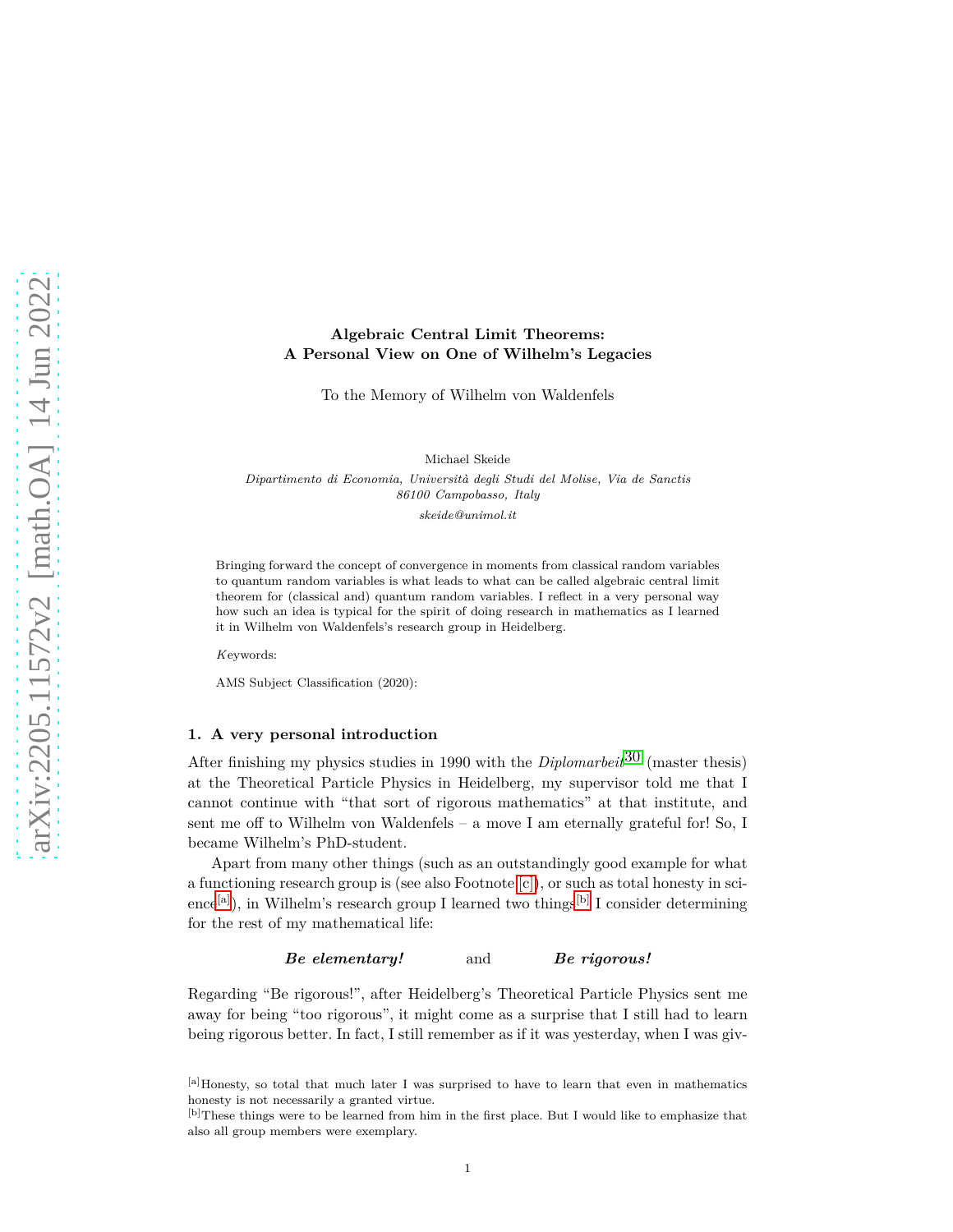ing my first mathematical talk in Wilhelm's *Oberseminar*<sup>[\[c\]](#page-1-0)</sup> presenting the results of my master thesis, when at a certain point Wilhelm would shout at me "*Schlamperei!*" [\[d\]](#page-1-1), after I had messed up. And even after my PhD, when I proposed some nonsense in the seminar, he would say "You are a doctor of mathematics, you have to know that such a thing cannot work!" – adding then a to-the-point explanation, why: "The concept of Hamel basis does not work together nicely with the topology of a Hilbert space."

Regarding "Be elementary!", this is  $-$  hoping we are being rigorous always  $$ what this little note is dedicated to.

Being *elementary* does not mean being *simple*, or *easy* (or even *trivial*).[\[e\]](#page-1-2) Being as *elementary* as possible means to reduce the prerequisites (other, possibly sophisticated theories, theorems and their proofs) of a proof to a minimum. Starting from the premise that a mathematician to fully understand (the proof of) a theorem should understand also the prerequisites (and their proofs), it is clear that being elementary in the proof of a result increases enormously the number of readers who can claim to understand the result. Being *elementary* means not to *break a butterfly* on the wheel<sup>[\[f\]](#page-1-3)</sup>.

Wilhelm loved elementary proofs (and produced many of them), tailored to deal with a specific problem instead of aiming at maximum generality; but he would not be dogmatic about them. He would not tell his students that a proof of their results *has to be* more elementary; but he would recognize an elementary proof if he sees one – and would get very enthusiastic about it. Just receiving his (rare!) praises on such occasions is enough motivation to wish to get more of them. Let me illustrate how this influenced me with some mathematics:

**1.1 Example.** Suppose for  $-1 < q < 1$  we have an operator  $\alpha \in \mathcal{B}(H)$  satisfying the  $q^2$ –CCR

$$
\alpha \alpha^* - q^2 \alpha^* \alpha = 1 - q^2.
$$

(Well, it is  $a := \frac{\alpha}{\sqrt{1-q^2}}$  that fulfills the  $q^2$ –CCR  $aa^* - q^2a^*a = 1$ .) Putting  $\Gamma :=$  $1 - α^*α$ , by easy algebraic computations one verifies  $αΓ = q^2Γα$ . Applying to the  $q^2$ –CCR the reverse triangle inequality, taking also into account that  $||\alpha^* \alpha|| =$  $\|\alpha\alpha^*\|$ , we see that  $\alpha$ , hence, also  $\Gamma$  are contractions.

<span id="page-1-0"></span><sup>[</sup>c] "*Oberseminar*" – the dictionary says "postgraduate seminar" (I am not convinced that this translation meets the right spirit) – is the German terminology for the weekly seminar when the research group – of course, including students who still have to graduate – meets to present and discuss the latest news. We would meet **always**, independently on whether there was a talk scheduled or not, and while chatting along with a cup of coffee in our hands, frequently somebody would go to the blackboard and improvise a talk on their latest problems – and more than once the problems came closer to their solution taking in the feedback from the group.

 $[d]$  Doing a work in a sloppy, slovenly, messy, untidy, ... way. Not a very friendly comment ...

<span id="page-1-2"></span><span id="page-1-1"></span><sup>[</sup>e]Many referees seem to live under the illusion that an elementary proof it trivial and, thus, not worth of publication.

<span id="page-1-3"></span><sup>[</sup>f]In German we say, translated literally, not to *shoot with canons at sparrows*.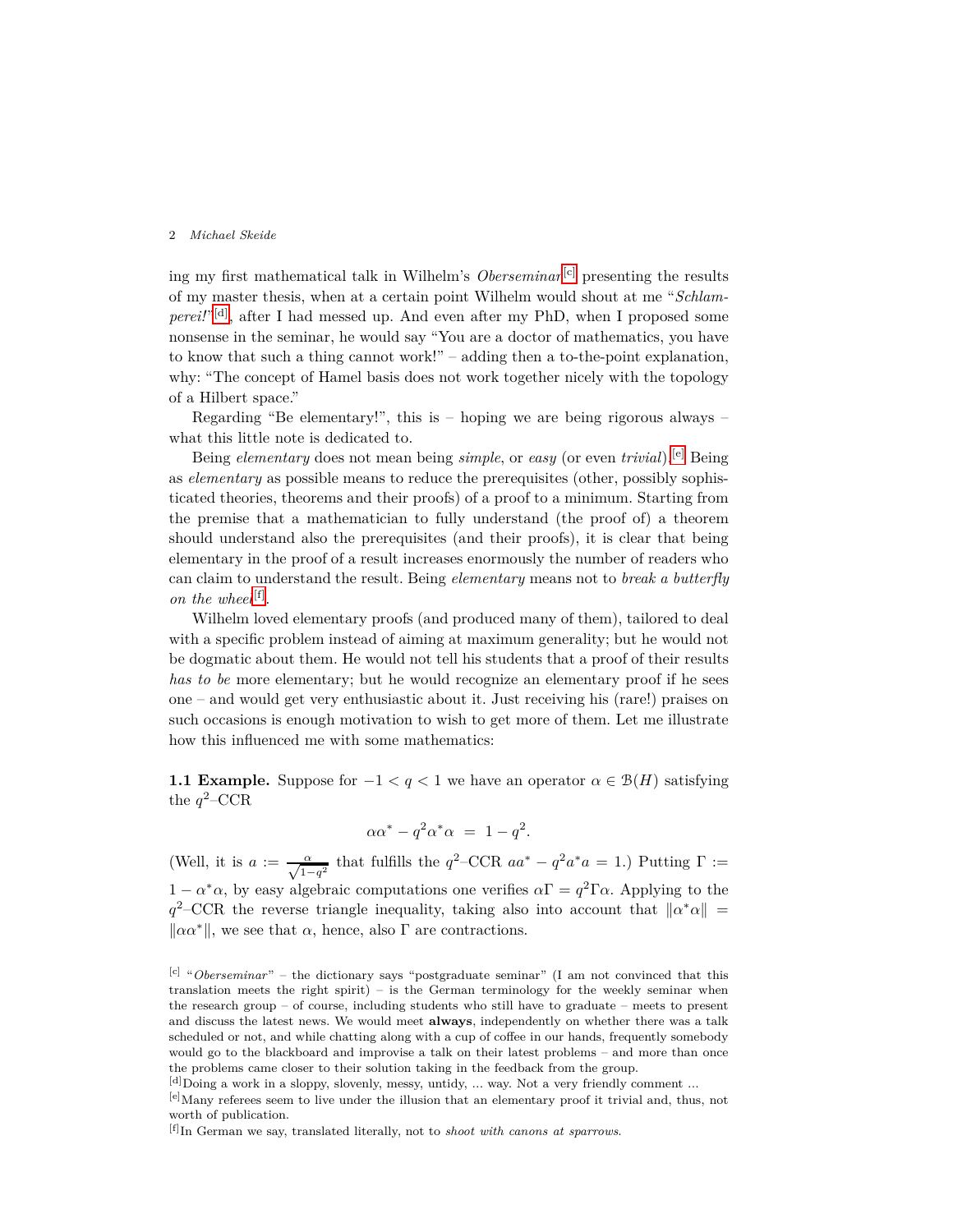If  $q \neq 0$ , by elementary Hilbert space arguments, the eigenspace of  $\Gamma$  to the eigenvalue 0 is a reducing subspace; we may take it away, that is, we may assume that  $\Gamma$  is injective.

To see more clearly how  $\alpha$  acts on  $H$  (that is, to do the representation theory of the  $q^2$ –CCR), one may proceed in two different ways:

- **–** One may show that the spectrum of  $\Gamma$  is  $\{1, q^2, q^4, \ldots\} \cup \{0\}.$ 
	- **–** By applying to the normal operator Γ the spectral theorem (and recalling that  $\Gamma$  is assumed injective), we get  $\Gamma = \sum_{k=0}^{\infty} E_k q^{2k}$ , where *E<sub>k</sub>* is the projection onto the eigenspace of  $\Gamma$  to the eigenvalue  $q^{2k}$ .
	- **–** By *α*Γ = *q* <sup>2</sup>Γ*α*, we see that *α* <sup>∗</sup> and *α* go forth and back between the eigenspaces  $E_k H$  and  $E_{k+1} H$ , and we deduce the form of  $\alpha^*$  as weighted right shift.

This is more or less how Vaksman and Soibelman<sup>44</sup> proceeded to find the irreducible representation of the quantum group  $SU_q(2)$ . Unless you call the spectral theorem (together with all knowledge needed to prove it for bounded operators) elementary, this method is not elementary.

- **–** One shows (by a certainly not trivial, but completely elementary proof) the following lemma (see Lemma 2.1<sup>29</sup>): Γ injective  $\implies$  $\lim_{k\to\infty} \alpha^k = 0$  in the strong operator topology.
	- **–** Since Γ is a contraction we may form the Neumann series over *q* <sup>2</sup>*<sup>k</sup>*Γ to find  $\frac{1}{1-q^{2k}\Gamma} = \sum_{k=n}^{\infty} (q^{2k}\Gamma)^n$ . We may further define

$$
P_k := \alpha^{*k} \frac{1}{1 - q^2 \Gamma} \cdots \frac{1}{1 - q^{2k} \Gamma} \alpha^k
$$

 $(k ∈ ℕ)$  and  $P_0 = 1$ , and put  $E_k := P_k - P_{k+1}$  ( $k ∈ ℕ_0$ ). It is completely elementary to show the  $P_k$  is a decreasing projection-valued function that, by the lemma, converges strongly to 0. Therefore, the  $E_k$  determine a spectral measure on  $\mathbb{N}_0$ . (See Section  $2^{33}$ .)

**–** It is completely elementary to show that  $\Gamma = \sum_{k=0}^{\infty} E_k q^{2k}$  (in norm!) and that  $\frac{\alpha^*}{\sqrt{1-q^{2(k+1)}}}$  |  $E_kH$  and  $\frac{\alpha}{\sqrt{1-q^{2(k+1)}}}$  |  $E_{k+1}H$  define an inverse pair of unitaries between  $E_k H$  and  $E_{k+1} H$ . (See again Section  $2^{33}$ .)

From this, the same representation of  $\alpha^*$  as weighted right shift follows. This is more or less the representation theory of  $SU_q(2)$  from the PhDthesis<sup>31</sup>. If you agree that the Neumann series and how to deal with commutation relations under the sum is elementary, then so is this proof.

(It is noteworthy that the same method in the case  $q = 0$ , where  $\alpha^*$  is simply an isometry, looks awkward. On the one hand, the  $E_k$  still exist but are much simpler:  $E_k = \alpha^{*k} \alpha^k - \alpha^{*k+1} \alpha^{k+1}$ . But  $\Gamma$  is never injective and the  $E_k$  do not correspond to its spectral measure. Still the  $E_k$  give back  $\alpha^*$  as a (no longer weighted) right shift. The condition that replaces that  $\Gamma$  had to be injective, is now one of the many equivalent conditions to say that the isometry  $\alpha^*$  is pure or has no unitary part; see, for instance, Section  $2^8$ . Recall that  $SU_0(2)$  is no longer a quantum group, but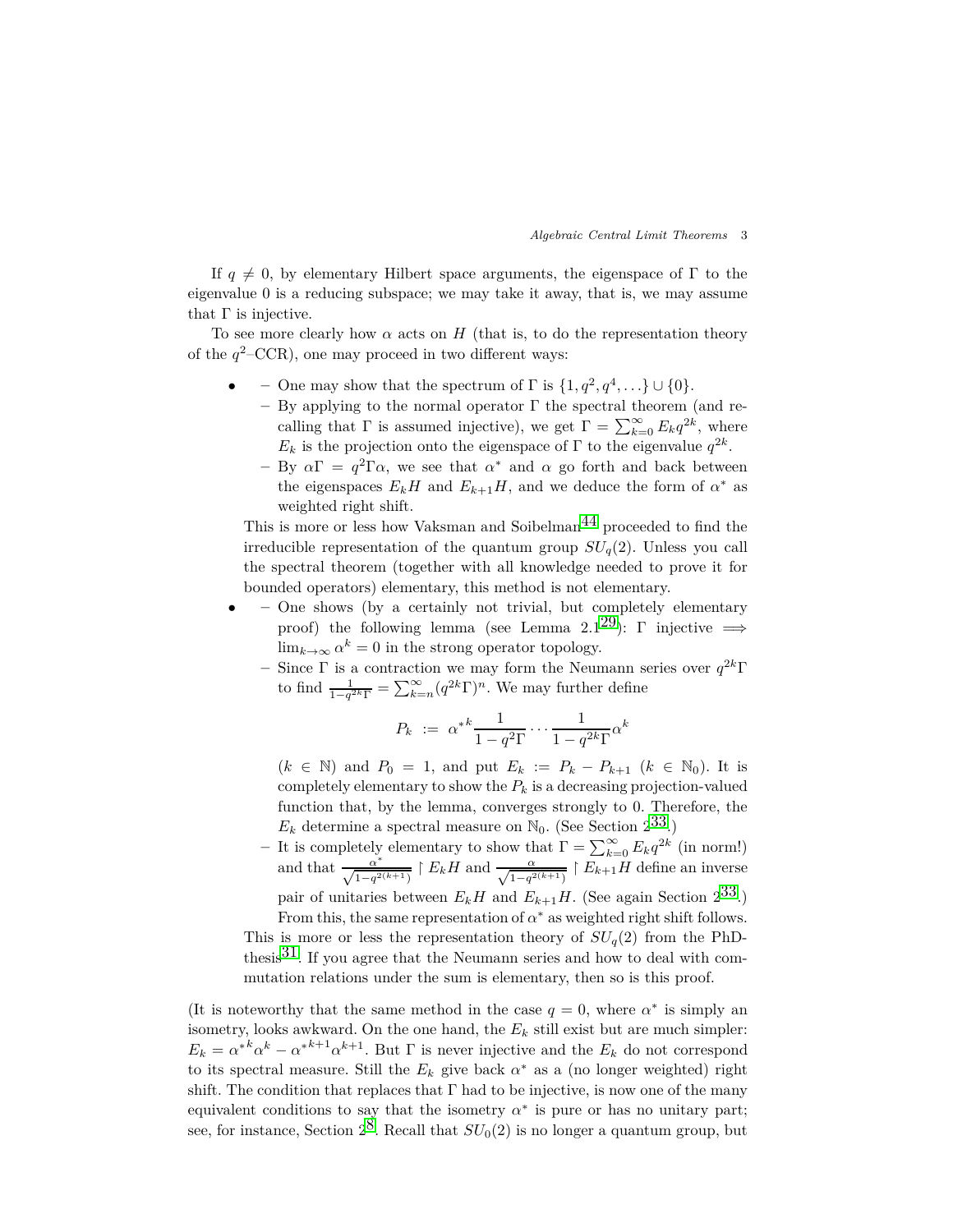only a quantum monoid.)

Wilhelm wrote towards the end of the abstract of Ref.<sup>47</sup>: "The mathematical techniques are mainly the *well-known methods of nearly elementary probability theory*." It is a pity that the expression "nearly elementary probability" did not enter standard terminology for presenting probability.<sup>[\[g\]](#page-3-0)</sup> One (out of many) convincing example(s) of being *nearly elementary* in Wilhelm's work is surely everything that has to do with algebraic central limit theorems; this is what I try to illustrate in Section [2](#page-3-1) (the Giri-von Waldenfels algebraic CLT) and [3](#page-8-0) (the Speicher-von Waldenfels general algebraic CLT), while in Section [4](#page-12-0) I discuss some of its impact, presenting in the appendix the CLT for boolean conditional independence.

# <span id="page-3-1"></span>**2. CLT** *versus* **algebraic CLT**

The classical C(entral) L(imit) T(heorem), in its simplest form for an i(ndependent) i(dentically) d(distributed) sequence of real random variables  $(X_n)$  on a probability space, asserts: If  $X_n \sim X$  with  $\mathbb{E} X = 0$  and  $\mathbb{V} X = 1$ , then the sequence of random variables

$$
S_N \ := \ \frac{X_1 + \ldots + X_N}{\sqrt{N}}
$$

converges in distribution to a random variable *Y* (not necessarily on the same probability space) with standard normal distribution  $N(0, 1)$ , that is,

$$
\lim_{N \to \infty} \mathbb{E} f(S_N) = \mathbb{E} f(Y)
$$

for every bounded measurable function *f* on R.

There are several subclasses of the bounded measurable functions such that it is sufficient to check convergence for the subclass only:

- $f = \mathbb{I}_I$  being indicator functions of intervals *I*. (That is,  $\mathbb{E} \mathbb{I}_I(X) = P(X \in$  $I$ ) =:  $\mu(I)$  with  $\mu$  being the probability measure of *X*, explaining the name convergence in distribution.)
- The continuous functions with bounded support. (More or less the Riesz representation theorem.)
- Passing to complex valued functions, we have the collection of functions  $f_{\omega} := e^{i\omega} \bullet (\omega \in \mathbb{R})$ . The function  $\omega \mapsto \hat{\mu}(\omega) := \mathbb{E} f_{\omega}(X) = \mathbb{E} e^{i\omega X}$  is the *characteristic function* or *Fourier transform* of  $\mu$ ,  $\hat{\mu}$ .

<span id="page-3-0"></span> $\left[\mathbf{g}\right]$ This brings to my mind the book<sup>[15](#page-17-1)</sup> entitled "Probabilità Elementare" which I used, following an advice from Franco Fagnola, to prepare myself for the competition yielding me my present job. I am really wondering if the students of Computer Science with whom, as the back-flap says, this textbook has been tested, would agree to call it very elementary. A book that really sticks to finitely additive probabilities for quite a time before introducing measure theory, is Parthasarathy's textbook<sup>19</sup>. In my lecture notes<sup>39</sup> (also for Computer Science) I stay with finite additivity to the very end. (Of course, the probabilities I consider **are** *σ*–additive; but to work at this level, one need not know that. The discussion is independent on which integration theory you put as a basis.)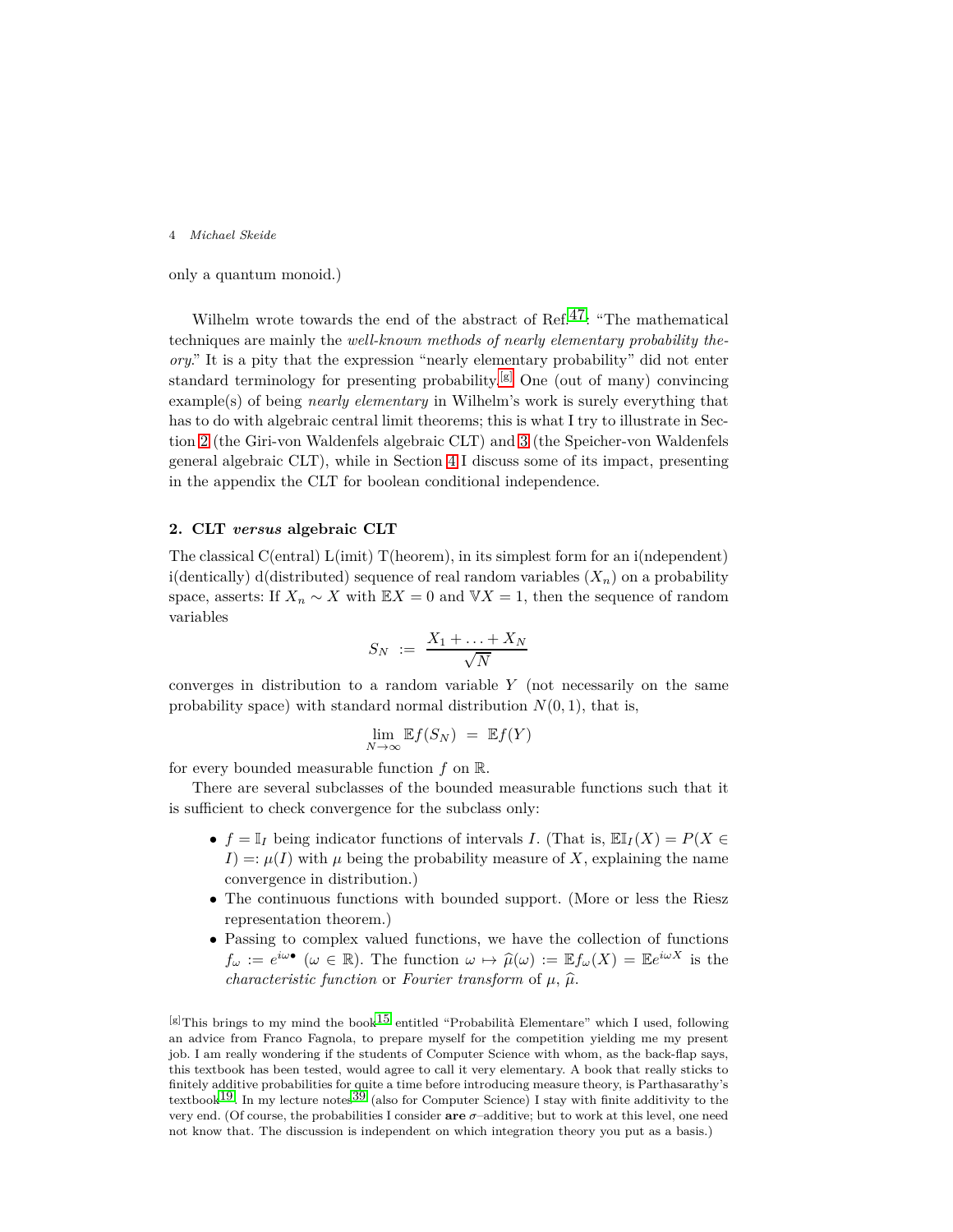The simplest proof of the above CLT is surely by characteristic functions.<sup>[\[h\]](#page-4-0)</sup> That indicator functions suffice to have convergence in distribution, is a statement that makes part of Lebesgue integration; it is up to you if you consider it elementary. But none of the proofs that checking convergence on the other two classes suffices, is exactly elementary.[\[i\]](#page-4-1) So accepting that proving pointwise convergence of the characteristic functions is elementary, the proof that this suffices for having the CLT is not.

But apart from these technicalities, the problem when we wish to pass from classical probability to quantum (or noncommutative, or algebraic) probability, and try to have a CLT also there, is a different one: To say what convergence in distribution is for random variables, one has to say what a function of a random variable is (and compute their expectations). (Real) quantum variables are (self-adjoint) elements in a unital (no longer necessarily commutative)  $*$ –algebra  $A$  and the expectation functional is replaced by a functional  $\varphi: \mathcal{A} \to \mathbb{C}$  which is linear, positive (that is,  $\varphi(a^*a) \geq 0$ , and normalized (that is,  $\varphi(1) = 1$ ), that is,  $\varphi$  is a *state*. To say what for a function f on R and for a self-adjoint element  $a \in \mathcal{A}$  we understand by  $f(a)$ , we need what is called a *functional calculus* at *a*: For each  $a = a^* \in A$  a unital homomorphism  $F_a$  from a unital algebra of functions on  $\mathbb R$  containing  $\mathsf{id}_{\mathbb R}$  into  $\mathcal A$ such that  $F_a(\text{id}_{\mathbb{R}}) = a$ .

The only functional calculus which we have for elements in a general (algebraic) quantum probability spaces  $(\mathcal{A}, \varphi)$  is for polynomials – and every more powerful calculus (in necessarily more restricted classes of quantum probability spaces) starts from the polynomial calculus and extends it (as far as the subclass allows). The best known instances are holomorphic functional calculus for Banach ∗–algebras, continuous functional calculus for *C* <sup>∗</sup>–algebras, and measurable functional calculus for von Neumann algebras. The latter two are forms of the spectral theorem and also work for not necessarily bounded self-adjoint (in the functional analytic definition of adjoint) operators on a Hilbert space *H*. [\[j\]](#page-4-2) But, if any functional calculus starts

Given an algebraic probability space  $(\mathcal{A}, \varphi)$ , we get by GNS-construction a pre-Hilbert space  $\mathcal{D} = \mathcal{A}/N$ , where N is the space of length-zero-elements of the form  $(a, b) := \varphi(a^*b)$ , with a representation  $\pi$  of A by adjointable operators on D and cyclic vector  $\Omega := 1 + N$  (that is,

<span id="page-4-0"></span><sup>[</sup>h]It takes advantage of the fact that, if *X* ∼ *µ* and *Y* ∼ *ν* are independent, then *X* + *Y* ∼ *µ* ∗ *ν* and  $\widehat{\mu * \nu} = \widehat{\mu} \widehat{\nu}$ .

<span id="page-4-1"></span><sup>[</sup>i]The proof of the Riesz theorem as presented in Section 50 of the book<sup>24</sup> by Riesz and Sz.-Nagy, is a valid predecessor of the proof of the spectral theorem for bounded self-adjoint operators presented in Section 107 of the same book. The proof that pointwise convergence of the characteristic functions is enough, uses concepts such as *tightness* of a sequence of probability measures Banach-Alaoglu-type arguments.

<span id="page-4-2"></span><sup>[</sup>j] The latter is used to consider included classical probability into von Neumann probability spaces  $(\mathcal{A}, \varphi)$  where  $\mathcal{A} \subset \mathcal{B}(H)$  is a von Neumann algebra and  $\varphi$  a normal state on  $\mathcal{A}$ . Looking, then, at (not necessarily bounded) operators on *H* that are *affiliated* with A (roughly speaking, operators that have a polar decomposition where the partially isometric factor is in  $\mathcal A$  and where the positive radial part has a spectral measure in A allowing to define all sorts of bounded functions of it in  $\mathcal{A}$ ), one gets enough unbounded operators but everything is determined by what  $\varphi$  does on projections. Gleason type theorems tell when a function defined on the lattice of projections is the restriction of a normal state.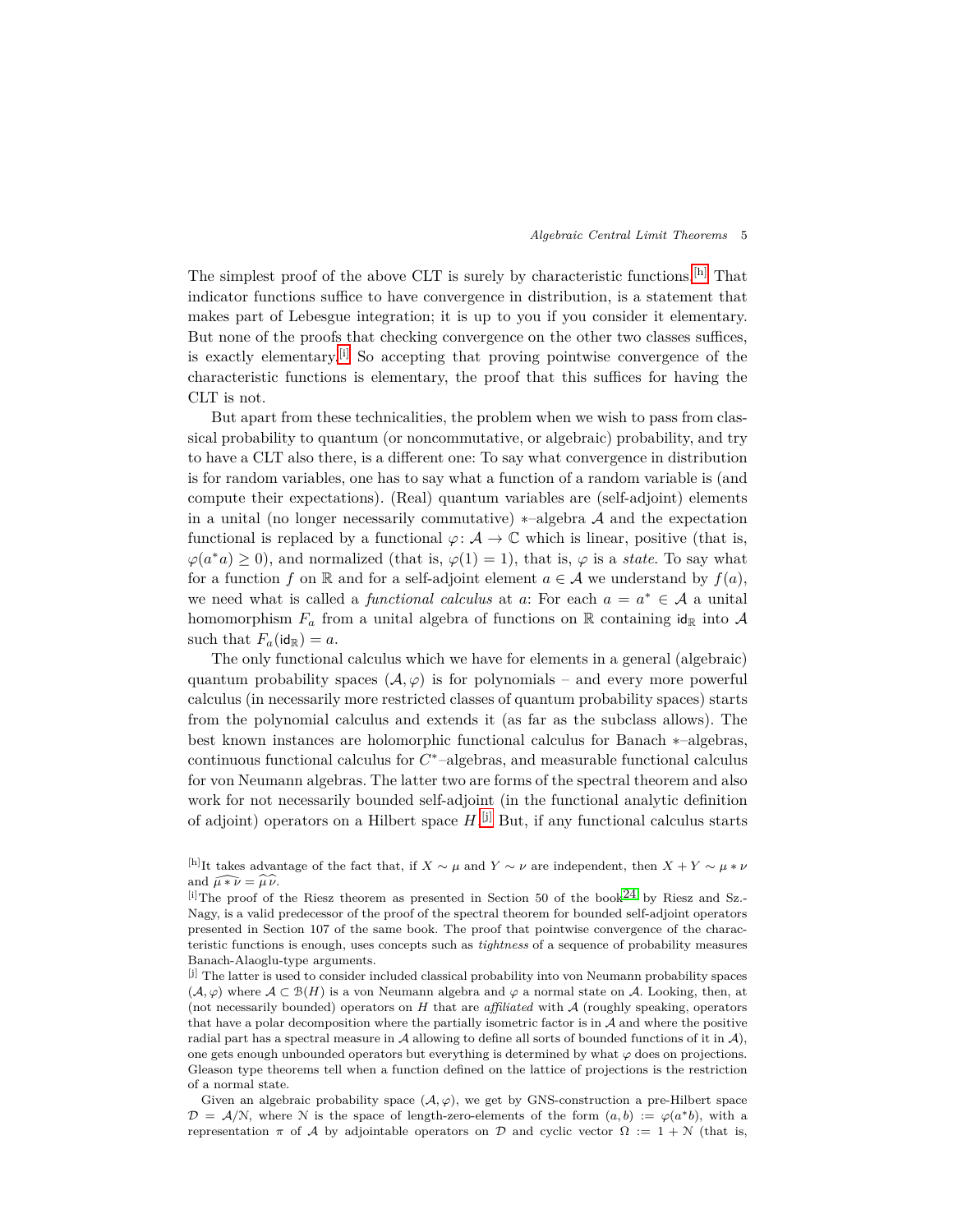with polynomials, then why not looking at convergence at polynomials to begin with? Why not simply look at convergence of the moments?

Well, one main answer to this question is that, in classical probability, not all random variables *X* possess all moments  $\mathbb{E} X^m$  ( $m \in \mathbb{N}_0$ ). But for the classical CLT stated in the beginning of this section, existence of the second moment is enough. (There are even better versions without the latter condition.) The trick is that for convergence in distribution we need to know only the expectations of the random variables  $f(X)$  for bounded functions, which all exist *a priori* and computing them does not require to know the expectations of the random variables *Xm*. (This is similar to the procedure in Footnote [\[j\],](#page-4-2) reducing everything to those projections that are indicator function of the (possibly) unbounded quantum random variables in question.)

In an algebraic quantum probability space, it is part of the definition that the state  $\varphi$  exists on the whole algebra – and this includes, for  $a = a^* \in \mathcal{A}$  the elements *a <sup>m</sup>*. But, if all moments exist, then checking convergence of moments is enough also classically provideded the moments determine the limit distribution: If  $Y, X_1, X_2, \ldots$ are random variables all possessing all (finite!) moments and if there is no other distribution than that of *Y* having the same moments E*Y <sup>m</sup>*, then convergence of  $\mathbb{E}X_n^m \xrightarrow{n \to \infty} \mathbb{E}Y^m$  for any *m* implies  $X_n \xrightarrow{n \to \infty} Y$  in distribution.<sup>[\[k\]](#page-5-0)</sup> This is what we take as notion of convergence for algebraic central limit theorem:

A sequence  $a_n$  of self-adjoint elements in a quantum probability space  $(\mathcal{A}, \varphi)$ *converges in moments* to a self-adjoint element *b* in a quantum probability space  $(\mathcal{B}, \psi)$  if

$$
\lim_{n \to \infty} \varphi(a_n^m) = \psi(b^m)
$$

for all  $m \in \mathbb{N}_0$ . (We entirely ignore the question whether these are moments of a classical probability distribution, or whether they determine it.)

With this, after specifying what is *independent*, we are able to formulate the analogue of the classical CTL from above. Suppose  $a = a^*$  is in the quantum probability space  $(\mathcal{A}_0, \varphi_0)$ . Define  $\mathcal A$  to be the subalgebra of  $\bigotimes_{n \in \mathbb{N}} \mathcal A_0 \ni a_1 \otimes a_2 \otimes \ldots$ generated by elements

$$
a_1 \otimes \ldots \otimes a_N \otimes 1 \otimes \ldots
$$
  $(N \in \mathbb{N}; a_i \in \mathcal{A}_0),$ 

 $\pi(\mathcal{A})\Omega = \mathcal{D}$ ) such that  $\langle \Omega, \pi(a)\Omega \rangle = \varphi(a)$ . Note that the algebraic domain  $\mathcal D$  is invariant under all  $\pi(a)$ . If a self-adjoint element *a* has a  $\pi(a)$  that is essentially self-adjoint on D, then we get its spectral measure. If this is true for all self-adjoint elements of A, then we may pass to the von Neumann algebra on  $H = \overline{D}$  generated by the projections of all these spectral measures, and for all self-adjoint elements  $a \in \mathcal{A}$  the operator  $\pi(a)$  is affiliated with this von Neumann algebra.

If the GNS-representation  $\pi$  is faithful, we may identify A as algebra of operators on D. Sufficient for that is, if  $\varphi$  is *faithful*, that is, if  $\varphi(a^*a) = 0$  implies  $a = 0$ ; but this is by far not necessary. (Any vector state on  $\mathcal{B}(H)$  (dim  $H > 2$ ) is a counter example.) It is sufficient and necessary, if  $\varphi$ is a trace – as in classical probability where the algebra is commutative.

<span id="page-5-0"></span> $[k]$ See, for instance, Theorem 11.4.1 in the nice book<sup>[25](#page-18-6)</sup> by Rosenthal. Unfortunately, this is not a standard topic in a first course in measure theoretic probability; many – otherwise, really excellent – books do not discuss it.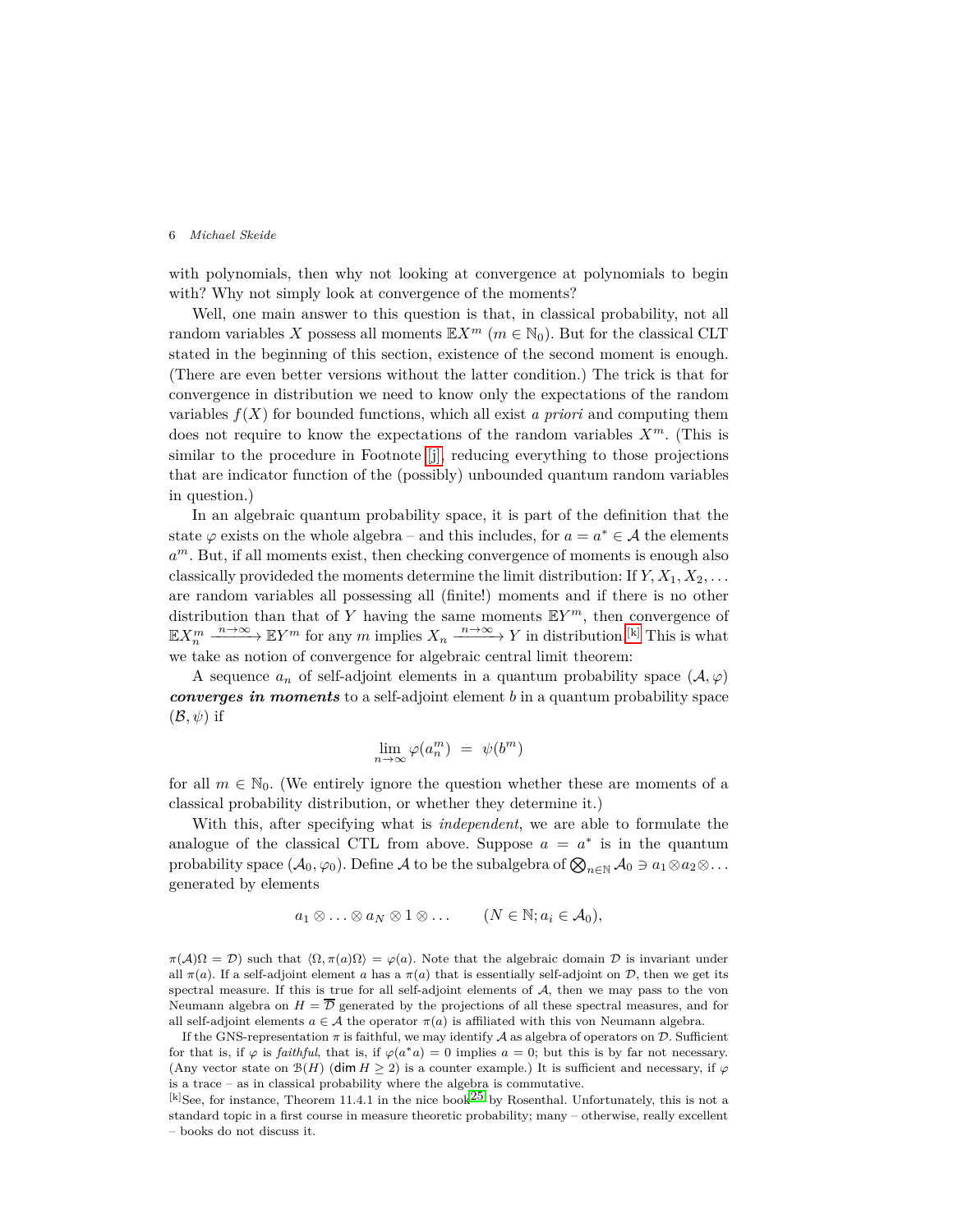*Algebraic Central Limit Theorems* 7

and (well-)define the linear functional  $\varphi$  on  $\mathcal A$  by

$$
\varphi(a_1\otimes\ldots\otimes a_N\otimes 1\otimes\ldots) \;:=\; \varphi_0(a_1)\ldots\varphi_0(a_N);
$$

obviously,  $\varphi$  is a state on  $\mathcal{A}$ .<sup>[1]</sup> Let us denote the *n*-th factor  $1 \otimes \ldots \otimes 1 \otimes \mathcal{A}_0 \otimes 1 \otimes \ldots$ in A by  $A_n$  and let us identify  $a_n \in A_0$  with the corresponding element in  $A_n$ . Especially, for  $a \in \mathcal{A}_0$  denote by  $a_n$  the copy of  $a$  in  $\mathcal{A}_n$ . Define

$$
s_N \ := \ \frac{a_1 + \ldots + a_N}{\sqrt{N}}
$$

*.*

<span id="page-6-1"></span>**2.1 Theorem.** *If*  $a = a^* \in A_0$  *with*  $\varphi_0(a) = 0$  *and*  $\varphi_0(a^2) = 1$ *, then* 

$$
\lim_{N \to \infty} \varphi(s_N^m) = \frac{1}{\sqrt{2\pi}} \int_{-\infty}^{\infty} x^m e^{-\frac{x^2}{2}} dx,
$$

*the m*–th moment of the normal law  $N(0,1)$ *, for all*  $m \in \mathbb{N}_0$ *. In other words, the sequence s<sup>N</sup> converges in moments to a standard gaußian (quantum) random variable.*

This is a (quite) special case of the algebraic CLT by Giri and von Waldenfels (Theorem 1 in Ref. [13\)](#page-17-3). We discuss on the proof, under much more general circumstances, in the next section.

**2.2 Note.** Giri and von Waldenfels<sup>13</sup> is probably the first time that an algebraic quantum CLT has been proved (that is, by convergence of moments requiring not more than existence of all moments of *a*). There is the earlier result by Cushen and  $Hudson<sup>11</sup>$  – a contribution of another great man, Robin Hudson, to be commemorated in this volume – where the proof is by considerably more analytic (pushing forward the characteristic function approach, leading to distributions on the Weyl algebra), but limited to sequences of pairs  $(p_n, q_n)$  of quantum variables that fulfill *a priori* the Heisenberg commutation relations  $p_nq_n - q_np_n = \frac{1}{i}$ . Of course, the Heisenberg commutation relations limits what  $p_n$  and  $q_n$  can be. (For instance, neither of them can be bounded in the GNS-representation; also, under regularity conditions on the GNS-representation – that is, on the state – the representing operators are quite determined by the Stone- von Neumann theorem.) It is note-worthy that the general version of Theorem [2.1](#page-6-1) (Theorem  $1^{13}$ ) plus Theorem  $2^{13}$ allows to recover Theorem  $1^{11}$  in this algebraic way. (See Example  $3^{13}$  to Theorem 1 [13.](#page-17-3)) Also a version for Fermion commutation relations can be shown. (See von Waldenfels $^{48}$ .)

Theorem [2.1](#page-6-1) and the classical version we spoke about in this section, are *individual* central limit theorems in the sense that there is a single distribution (of *X* in

<span id="page-6-0"></span> $\left[\prod_{i=1}^{n} A_i\right]$  is the inductive limit of the unital \*-algebras  $A^N := \bigotimes_{n=1}^{N} A_0$  under the canonical embeddings of the  $\mathcal{A}^N$  into the first *N* factors of  $\mathcal{A}^{N+M}$ , and  $\varphi$  is the linear functional defined on this inductive limit by the compatible family  $\varphi^N := \varphi_0^{\otimes N}$  of functionals on  $\mathcal{A}^N$ .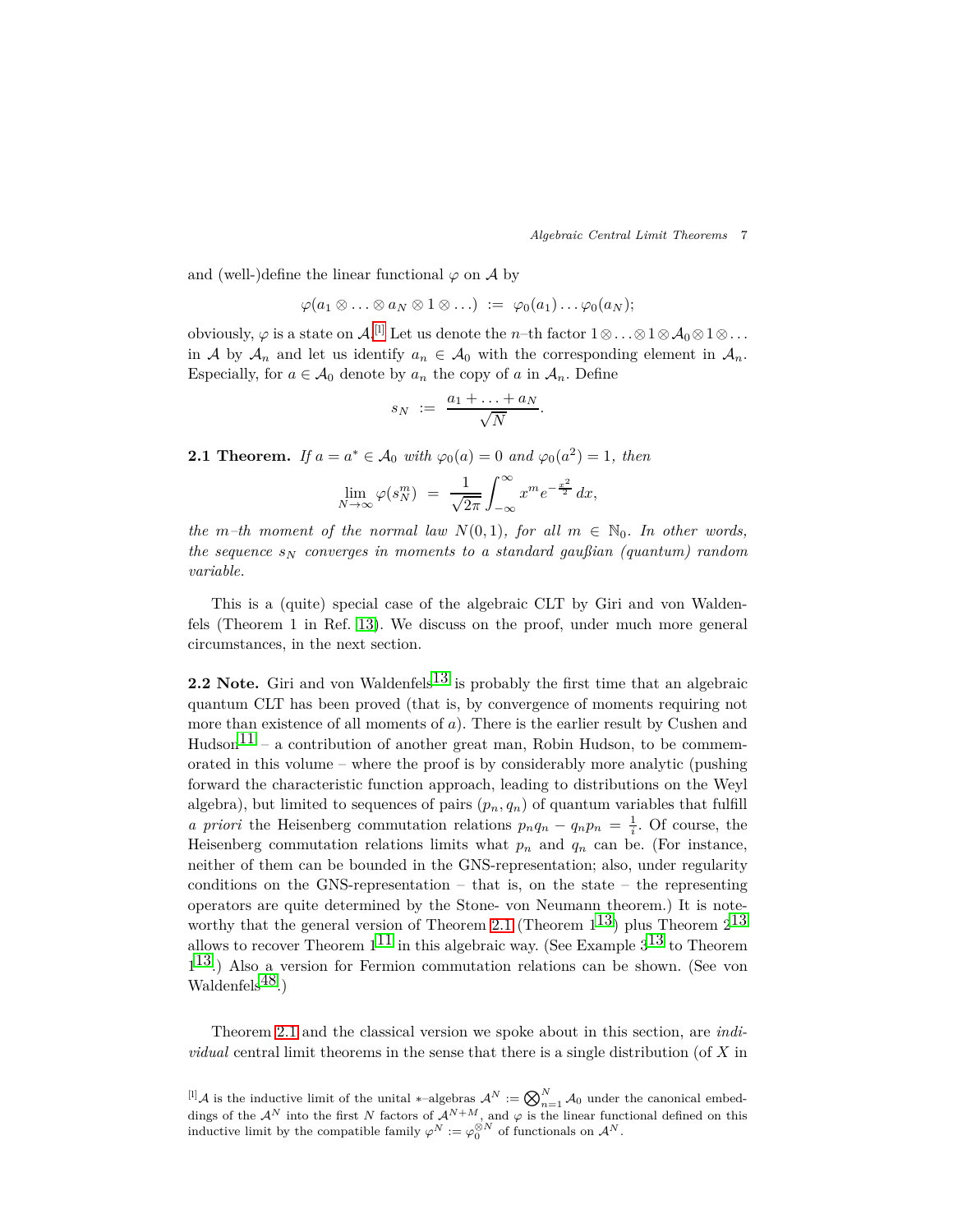the classical case, and of *a* in  $(A_0, \varphi_0)$  in the quantum case) and the convergence is to a distribution of a single random variable (of *Y* in the classical case, and of *b* in  $(\mathcal{B}, \psi)$  in the quantum case). Already in the Hudson-Cushen CLT mentioned in the preceding note, we are speaking about a sequence of pairs with a fixed joint distribution. The Giri-von Waldenfels CLT, of which we reported in Theorem [2.1](#page-6-1) only the one-variable-version, is actually a multivariate CLT: It is a CLT for sequences of **families** of (quantum) random variables that are identically distributed (that is, they have identical joint distributions) – and that are independent in a certain sense, namely, *tensor independent* (explaining the occurrence of the infinite tensor product occurring in the construction of the quantum probability space  $(\mathcal{A}, \varphi)$  in Theorem [2.1\)](#page-6-1).

The multivariate case and situations different from tensor independence, is what leads us right into the next section. We conclude the present section with some more remarks.

**2.3 Note.** Independence – or *quantum* independence – is one of the topics which Wilhelm's work helped crucially unfolding. *Tensor independence*, the most classical one (as it captures classical independence when applied to commutative quantum probability spaces), is considered by many the "most natural" one, in the sense that when physicists wish to model two quantum physical systems as subsystems of a single one in such a way that one has nothing to do with the other, they take tensor products. But – unlike in classical probability – there are (sometimes, many) more independences in quantum probability. One of the most famous is Voiculescu's[45](#page-19-3) *free independence* (or *freeness*); it is the "most noncommutative" one and in a very strict (functorial) view point is may be considered the "only noncommutative" one (it is the only *unital* independence that survives the transition from states to conditional expectations; see Theorem  $2.5^{38}$  $2.5^{38}$  $2.5^{38}$  and see also Section [4](#page-12-0) of the present notes). A (nonunital) independence that is even more noncommutative, is *monotone independence*  $(Lu^{16}, Muraki^{17})$ ; here we have that "*A* independent of *B*" does not imply "*B* independent of  $A$ ". *Boolean independence* (Speicher and Woroudi<sup>43</sup>) can be traced back to von Waldenfels<sup>47</sup>. There is  $q$ *-independences* (Bozejko and Speicher<sup>10</sup>) for  $q \in [-1, 1]$ , interpolating tensor (or Boson) independence  $(q = 1)$  and Fermion independence<sup>[48](#page-19-2)</sup> ( $q = -1$ ) going over freeness ( $q = 0$ ).

Starting (probably) with Accardi, Schürmann, and von Waldenfels<sup>4</sup>, one of Wilhelm's students, Michael Schürmann, has taken on the challenge to examine independence axiomatically  $28$  and to examine the quantum Lévy processes associated with each such independence. For tensor independence, the research culminated conclusively in his habilitation thesis<sup>27</sup>. This work also discusses  $q$ –independence – but this does not belong to the axiomatic independences. In fact, axiomatic independences are very few; see Speicher<sup>40</sup>, Ben Ghorbal and Schürmann<sup>7</sup>, and Muraki<sup>18</sup>. On the other hand, dropping the one or the other requirement of axiomatic independence, there can be very many – in fact, enough so, to derive, in the single-randomvariable-case any central distribution as central limit distribution for a suitable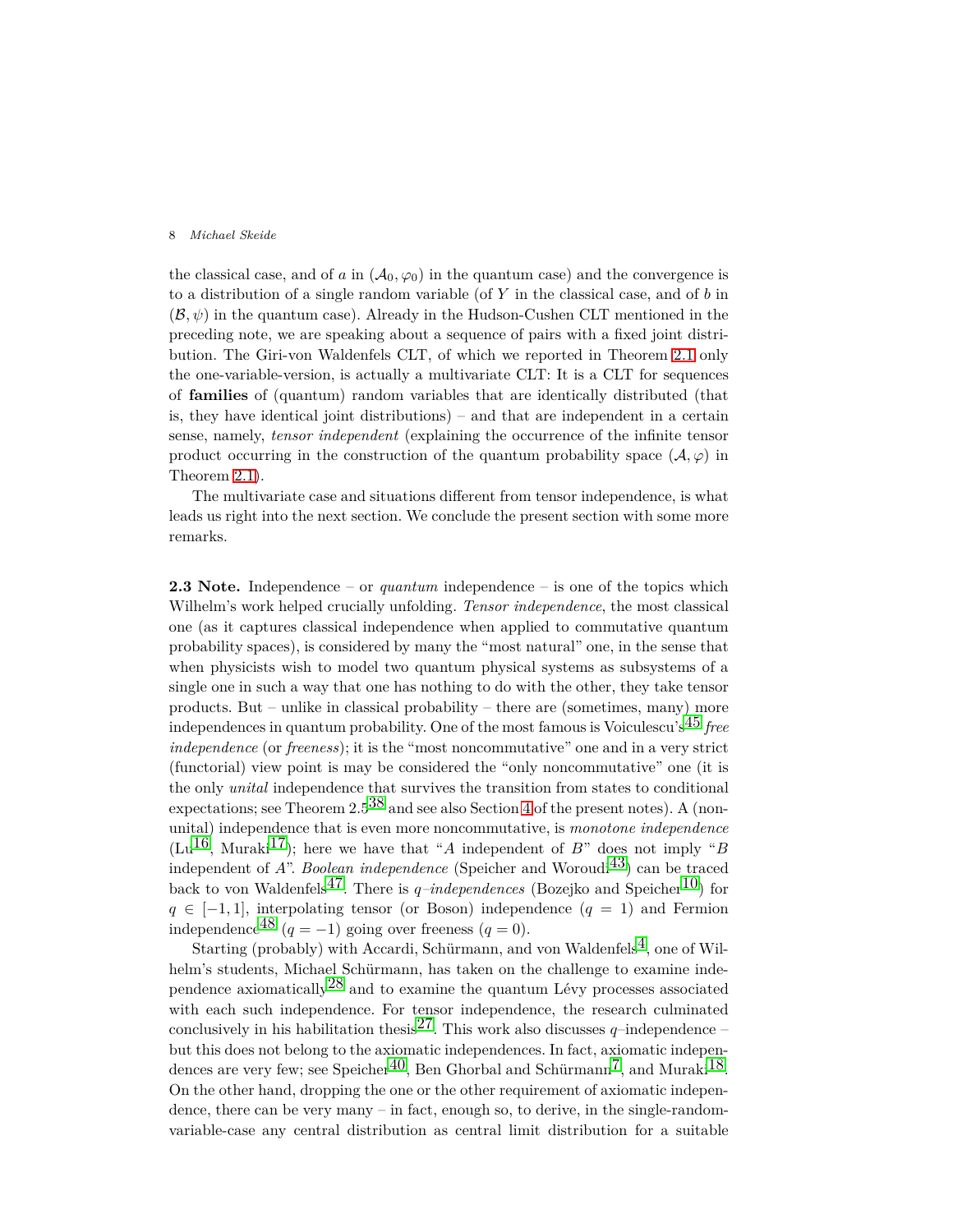notion of independence. (See Theorem 6.1(v) in Accardi and Bozejko<sup>1</sup>.)

We do not discuss this in detail; there will be more about independences and Lévy processes in Michael Schürmann's contribution to this volume. We mentioned independence only to underline how much it means to say that the CLT in the next section's title covers the technical part of CLTs for **every** independence.

# <span id="page-8-0"></span>**3. The Speicher-von Waldenfels general algebraic CLT**

<span id="page-8-2"></span>Let us right start with the theorem from Speicher and von Waldenfels<sup>[42](#page-19-6)</sup> – and then explain it.

**3.1 Central Limit Theorem<sup>[42](#page-19-6)</sup>.** *Let*  $(A, \varphi)$  *be a quantum probability space. Let J be a fixed index set. Consider elements*  $b_n^{(j)} \in \mathcal{A}$  ( $j \in J, n \in \mathbb{N}$ ) *such that for each*  $j \in J$  *there is*  $j'$  *with*  $(b_n^{(j)})^* = b_n^{(j')}$ , *which fulfill the following assumptions.* 

*i*) *We have*

$$
\varphi\Big(b^{(j_1)}_{\sigma(1)}\dots b^{(j_n)}_{\sigma(n)}\Big)~=~0
$$

*for all*  $n \in \mathbb{N}$ *, all*  $(j_1, \ldots, j_n) \in J^n$  *and all*  $\sigma: \{1, \ldots, n\} \to \mathbb{N}$  *with the property that there exists*  $k \in \mathbb{N}$  *such that*  $\#\sigma^{-1}(k) = 1$ *.* 

*ii*) *For all*  $n \in \mathbb{N}$  *there exists a constant*  $C_n < \infty$ *, such that* 

$$
\left|\varphi\left(b_{\sigma(1)}^{(j_1)}\ldots b_{\sigma(n)}^{(j_n)}\right)\right| \leq C_n
$$

*for all*  $(j_1, \ldots, j_n) \in J^n$  *and all*  $(\sigma(1), \ldots, \sigma(n)) \in \mathbb{N}^n$ .

*iii*) *We have an invariance of all second order correlations under order preserving injections, i.e.*

<span id="page-8-1"></span>
$$
\varphi\Big(b_{\vartheta(\sigma(1))}^{(j_1)}\ldots b_{\vartheta(\sigma(n))}^{(j_n)}\Big) = \varphi\Big(b_{\sigma(1)}^{(j_1)}\ldots b_{\sigma(n)}^{(j_n)}\Big) \tag{3.1}
$$

*for all*  $n \in \mathbb{N}$ *, all*  $(j_1, \ldots, j_n) \in J^n$ *, all*  $\sigma: \{1, \ldots, n\} \to \text{Im}(\sigma)$  *with the property that for all*  $k \in \text{Im}(\sigma)$  *we have*  $\#\sigma^{-1}(k) = 2$ *, and for all order preserving injective mappings*  $\vartheta$ : Im( $\sigma$ )  $\rightarrow$  N.

*For each*  $N \in \mathbb{N}$  *we define* 

$$
S_N^{(j)} := \frac{b_1^{(j)} + \dots + b_N^{(j)}}{\sqrt{N}}.
$$

*Then we have for all*  $n \in \mathbb{N}$  *and all*  $(j_1, \ldots, j_n) \in J^n$ 

$$
\lim_{N \to \infty} \varphi \big( S_N^{(j_1)} \dots S_N^{(j_n)} \big) \; = \; 0,
$$

*if n is odd, and*

$$
\lim_{N \to \infty} \varphi(S_N^{(j_1)} \dots S_N^{(j_n)}) = \frac{1}{\left(\frac{n}{2}\right)!} \sum_{\substack{\sigma \colon \{1, \dots, n\} \to \{1, \dots, \frac{n}{2}\} \\ \forall k \in \{1, \dots, \frac{n}{2}\} \colon \# \sigma^{-1}(k) = 2}} \varphi\Big(b_{\sigma(1)}^{(j_1)} \dots b_{\sigma(n)}^{(j_n)}\Big),
$$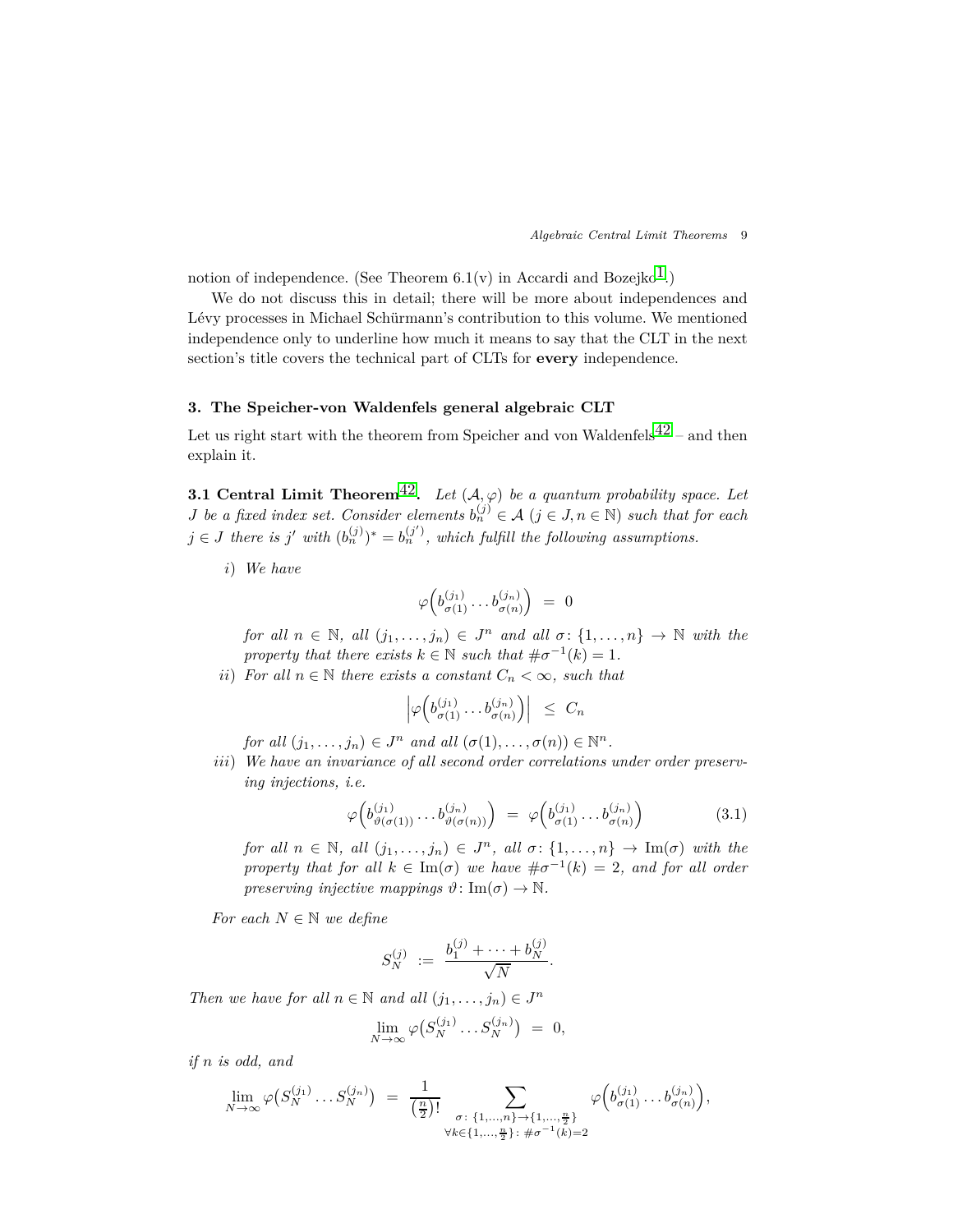### *if n is even.*

How to interpret this?

• The index  $j \in J$  labels a selection of  $\#J$  elements  $b^{(j)}$  in a unital  $*$ -algebra  $\mathcal{A}_0$ .

In fact, if we take the free unital algebra generated by  $\#J$  symbols  $b^{(j)}$  and define an involution by  $b^{(j)^*} := b^{(j'(j))}$  (the *j*' that exists by the hypotheses of the theorem for any *j*; it need not be unique, but any fixed choice works). Then for each  $n \in \mathbb{N}$  we can define a homomorphism  $\alpha_n : A_0 \to A$  sending  $b^{(j)}$  to  $b^{(j)}_{n}$ .

We continue denoting  $a_n := \alpha_n(a)$  for  $a \in \mathcal{A}_0$ , as in Theorem [2.1.](#page-6-1)  $S_N^{(j)}$  is what you usually would write down in a multivariate CLT.

• The condition in (ii) is the only technical condition that in the end yields convergence. For concrete independences, this is, usually, fulfilled automatically.

The condition in (i) means for  $n = 1$  that the  $b^{(j)}$  are sent to central elements in  $\alpha_k(A_0)$ . ( $\rightsquigarrow$  **Central** Limit Theorem.) For bigger *n* it yields what is called frequently the *singleton condition*: If in a monomial of generators from several  $\alpha_i(A_0)$ , there is exactly one coming from a certain  $\alpha_k(A_0)$ , then  $\varphi$  at that monomial is 0. (This is a condition any independence fulfills. It means that in a sum over monomials of degree *n*, only those contribute where, for each  $k$ , there occurs either no factor or there occur at least two. This is responsible for the fact that in a CLT the normalization  $\frac{1}{N}$  (yielding the *law of large numbers*) may be replaced with the weaker normalization √ 1  $\frac{1}{N}$  without producing divergence.)

The result means not only that the moments on the left-hand side converge. It means that in the sum that occurs when expanding the product of *n* factors of the type  $b_1^{(j)} + \cdots + b_N^{(j)}$  only those monomials contribute to the limit where from the generators of each  $\alpha_k(\mathcal{A}_0)$  there are either no factors or exactly two factors. Under these general conditions this is the best one can do to compute the limit distribution. How to compute each number under the sum is what the specific independence in question tells us; see the Examples [3.2](#page-10-0) below and the appendix.

• If, in (iii), we require [\(3.1\)](#page-8-1) for all  $\sigma: \{1, \ldots, n\} \to \mathbb{N}$ , we get what is called a sequence of quantum probability subspaces  $\alpha_n(\mathcal{A}_0)$  with *spreadable* (joint) distribution. (For most independences, if the  $\alpha_n(\mathcal{A}_0)$  are independent and identically distributed (see below), then their joint distribution is spreadable.) Fixing, under spreadability, to  $\sigma$  that is constant *n* (only the *n*th copy of  $\mathcal{A}_0$ ,  $\alpha_n(\mathcal{A}_0)$ , is involved) we get that

$$
\varphi_0(a) := \varphi(a_n)
$$

does not depend on *n*, hence, well-defines a state  $\varphi_0$  on  $\mathcal{A}_0$  turning it into a quantum probability space  $(\mathcal{A}_0, \varphi_0)$ : The  $\alpha_n(\mathcal{A}_0)$  are identically dis-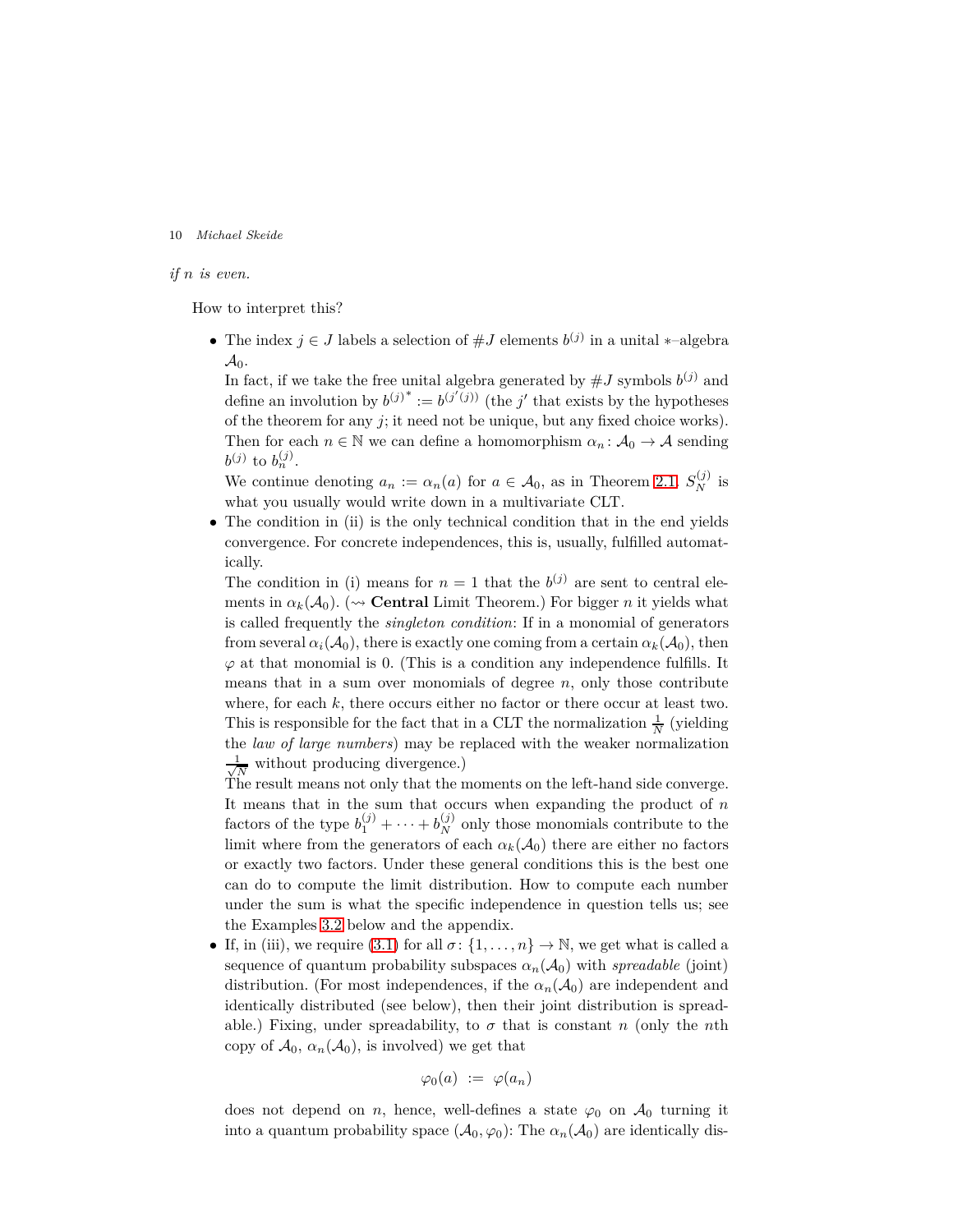tributed.<sup>[\[m\]](#page-10-1)</sup> The condition in (iii) alone does not guarantee identically distributed but only *identically correlated*: The correlations  $\varphi(b_n^{(j)}b_n^{(\ell)})$  for all  $j, \ell \in J$  do not depend on *n*.

In the limit formula for moments of even degree *n* the sum is taken over functions  $\sigma: \{1, \ldots, n\} \to \{1, \ldots, \frac{n}{2}\}$  such that for each *k* in the codomain  $\{1, \ldots, \frac{n}{2}\}$  there are exactly two  $i_k \neq j_k$  in the domain  $\{1, \ldots, n\}$  such that  $\sigma(i_k) = \sigma(j_k) = k$ . So, such a function determines a partition of the domain  $\{1, \ldots, n\}$  into pairs  $\{i_k, j_k\}$ , that is, a *pair partition*. Two such functions  $\sigma$ ,  $\sigma'$  determine the same pair partition if and only if there is a permutation  $\pi \in S_{\frac{n}{2}}$  of the codomain $\{1, \ldots, \frac{n}{2}\}$  such that  $\sigma' = \pi \circ \sigma$ . The map  $\pi$  considered as map into N is injective, yes, but it is order preserving if and only if  $\pi = id$ . So, under the condition in (iii) we have no invariance under  $\pi$ . However, **if** we have invariance under all  $\pi$ , equivalently, if the invariance under  $\vartheta$  is not only for order preserving injections but for all injections, then all  $\pi \circ \sigma$  give the same contribution. Since there are  $(\frac{n}{2})!$  of them, we may cancel out the factor in front of the sum, and take the sum over all pair partitions. The occurrence of pair partitions in central limit theorems and that frequently for determining the moments of the central limit distribution one has "just" to count the number of certain (sub)classes of pair partitions, plays an important role in the research of another of Wilhelm's students, Roland Speicher.

<span id="page-10-0"></span>**3.2 Example.** We discuss some one-variable-cases, that is,  $\#J = 1$  and we write  $b^{(j)} = b$ . (Note that in each of the following examples the growth condition in (ii) is fulfilled with  $C_n = 1$ .)

(1) In the case of Theorem [2.1,](#page-6-1) tensor independence, we have  $\varphi_0(b^2) = 1$ , and for the functions  $\sigma$  occurring in the sum we have

$$
\varphi(b_{\sigma(1)} \ldots b_{\sigma(n)}) = \varphi(b_1^2) \ldots \varphi(b_{\frac{n}{2}}^2) = \varphi_0(b^2)^{\frac{n}{2}} = 1.
$$

There are  $\binom{n}{2}$  possibilities to select the pair that is sent to 1, then,  $\binom{n-2}{2}$ possibilities to select the pair that is sent to 2, and so forth. We get that there are

$$
\binom{n}{2}\binom{n-2}{2}\cdots\binom{2}{2} = \frac{n!}{2^{\frac{n}{2}}}
$$

functions  $\sigma$ . Consequently,

$$
\lim_{N \to \infty} \phi(S_N^n) = \frac{n!}{2^{\frac{n}{2}}(\frac{n}{2})!} = n!!
$$

<span id="page-10-1"></span><sup>[</sup>m]This is, why in a consequent dualization of "probability space" into "quantum probability space", quantum random variables are homomorphisms from a  $*$ -algebra  $\mathcal{A}_0$  into a quantum probability space. (This dualizes classical random variables, which are functions **from** a probability space **into** a measurable space.) The fixed *quantum measurable space* is  $A_0$ , and the the quantum random variables are the  $\alpha_n$ . So, that  $\varphi \circ \alpha_n$  does not depends on *n* is what it means to say the *αn* are *identically distributed*.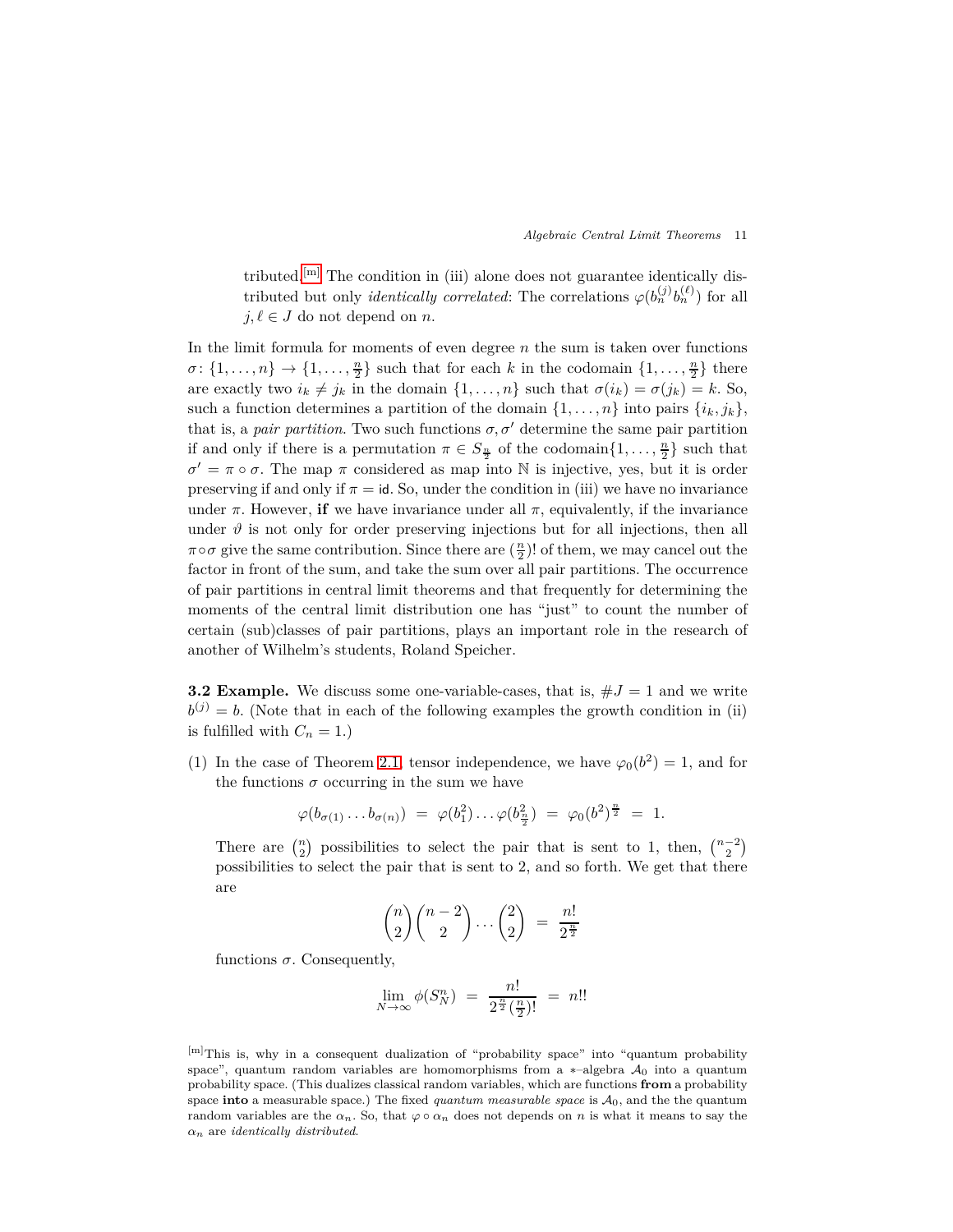(for even  $n$ ). These are both the number of pair partitions and the even moments of the normal law  $N(0, 1)$ .

(2) For free independence, we have that

$$
\varphi(a^{(1)}_{\sigma(1)} \ldots a^{(n)}_{\sigma(n)}) \ = \ 0
$$

for any selection of central  $a^{(k)} \in \mathcal{A}_0$  ( $1 \leq k \leq n$ ) and any  $\sigma$  such that  $\sigma(k-1) \neq$  $\sigma(k) \neq \sigma(k+1)$  (1 < *k* < *n*).<sup>[\[n\]](#page-11-0)</sup> Writing a general  $a \in A_0$  as  $a = \varphi(a) - (a - \varphi(a))$ (where  $a - \varphi(a)$  is central), this becomes a recursion to compute  $\varphi$  on any monomial in terms of  $\varphi_0$  alone.

If, in the sum of the CLT, the pair partition of  $\sigma$  has no pair consisting of neighbouring elements (that is, it  $\sigma(k-1) \neq \sigma(k) \neq \sigma(k+1)$ ), then for the central elements *b* we have  $\varphi(b_{\sigma(1)} \ldots b_{\sigma(n)}) = 0$ . If there is a pair  $\{i_k, j_k\}$  with (without loss of generality)  $j_k = i_k + 1$ , then, rewrite

$$
b_{i_k}b_{j_k} = \varphi(b_{i_k}b_{j_k}) + (b_{i_k}b_{j_k} - \varphi(b_{i_k}b_{j_k})).
$$

The term arising from the summand  $\varphi(b_{i_k}b_{j_k})$  has the same structure but with degree reduced from *n* to  $n-2$  (and a factor  $\varphi(b_{i_k}b_{j_k})=1$  in front of it). The central element  $b_{i_k}b_{j_k} - \varphi(b_{i_k}b_{j_k})$  remaining in the term arising from the second summand, is a singleton – and none of the consecutive operations to reduce the degree further by means of the recursion can change this; its contribution is, therefore, 0. We see:

- Only pair partitions that can be reduced by consecutive elimination of next neighbour pairs contribute to the sum.
- The contribution of each such so-called *noncrossing pair partition* (for the way they can be represented graphically) is 1.

To determine the limit of the moments for the free CLT, we are, thus, reduced to the problem to count the number of the noncrossing pair partitions of  $\{1, \ldots, n\}$ (*n* even). They are known to be given by the *Catalan numbers*

Catalan<sub>$$
\frac{n}{2}
$$</sub> :=  $\frac{n!}{\left(\frac{n+2}{2}\right)!\left(\frac{n}{2}\right)!}$ ,

and they coincide with the even moments of the *Wigner semicircle law* with density  $x \mapsto \frac{\sqrt{2^2 - x^2}}{2\pi}$  on  $[-2, 2]$ .

<span id="page-11-1"></span>(3) For boolean independence, we have that

$$
\varphi(a_{\sigma(1)}^{(1)}\ldots a_{\sigma(n)}^{(n)}) = \varphi(a_{\sigma(1)}^{(1)})\ldots\varphi(a_{\sigma(n)}^{(n)})
$$

for **any** (that is, not necessarily central) selection of  $a^{(k)} \in \mathcal{A}_0$  ( $1 \leq k \leq n$ ) and any  $\sigma$  such that  $\sigma(k-1) \neq \sigma(k) \neq \sigma(k+1)$  (1 < k < n). We see that in the sum over  $\varphi(b_{\sigma(1)}, \ldots, b_{\sigma(n)})$  only those  $\sigma$  contribute that have a pair partition

<span id="page-11-0"></span><sup>&</sup>lt;sup>[n]</sup>Well, writing  $\sigma(k) \neq \sigma(k+1)$  (1  $\leq k < n$ ) would be enough, and we will do so in the sequel. But here we wish to emphasize on the position *k* and that is is surrounded by elements from different subalgebras, and for that we do accept a certain redundancy.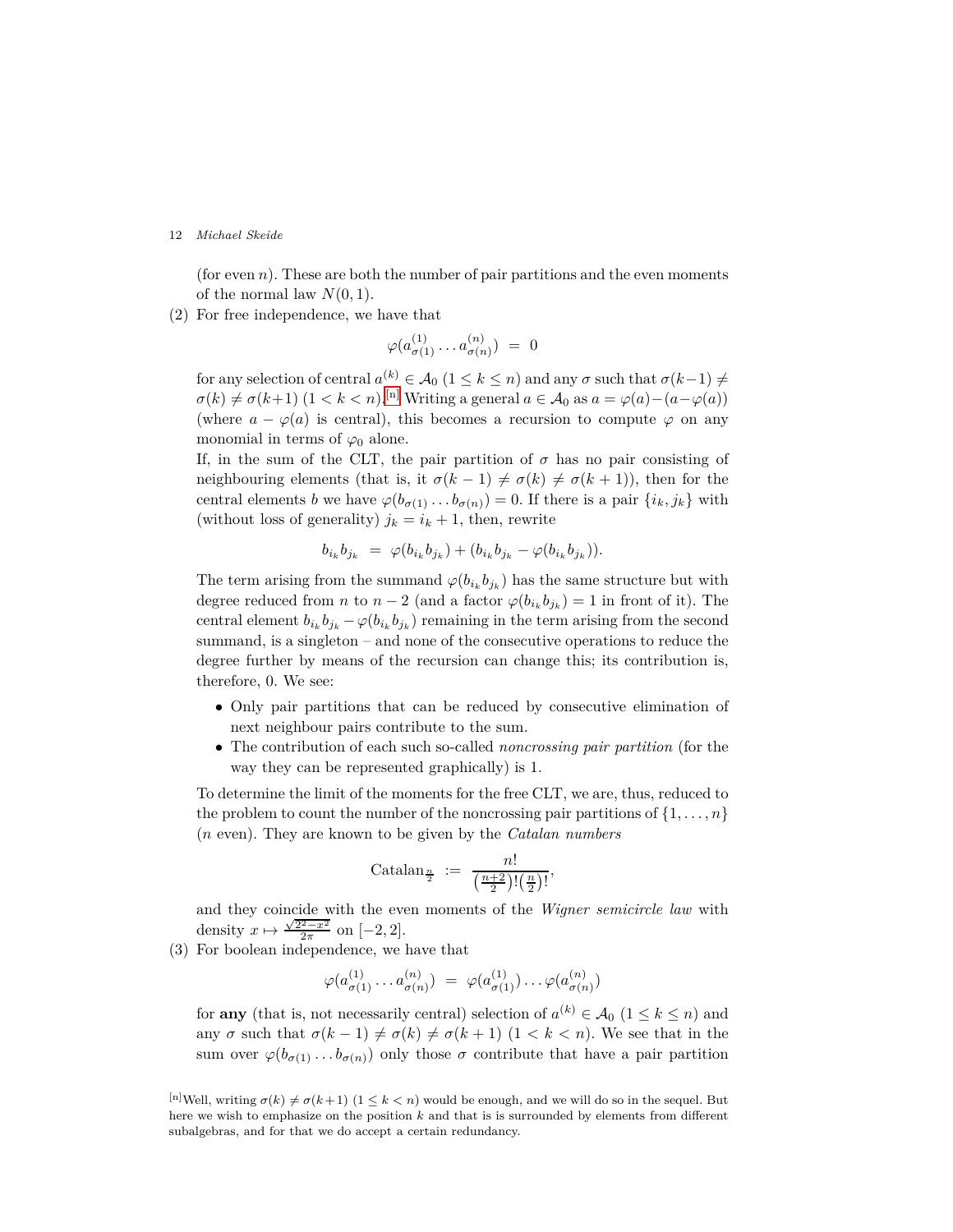with only next-neighbour pairs (each of them with a factor  $\varphi_0(b^2)^{\frac{n}{2}} = 1$ ). There is only one such pair partition. The even moments of the boolean CLT limit distribution are just 1, the distribution, therefore, given by the probability measure  $\frac{\delta_{-1}+\delta_1}{2}$ .

Examples where the invariance condition in (iii) really only holds for order preserving injections  $\vartheta$ , are the *q*–CLT (Schürmann<sup>26</sup>) and the CLT for monotone independence (with the *arcsine law* as limit distribution).

# <span id="page-12-0"></span>**4. Fock, conditional expectation, and module, and all that**

A generalization that was surely beyond what Wilhelm might have dreamed of is the passage from *independence* in a state to *conditional independence* in a *conditional expectation* (also known as *independence with amalgamation* or as *operator-valued independence*). In classical probability, where everything is done with emphasis on the probability measure(s) and the expectation functional  $\mathbb E$  is a second-order object, *conditional expectation* – a map on algebras of random variables – is, actually, much closer to its generalization to quantum probability: A positive idempotent **onto** a subalgebra that is also a bimodule map for the bimodule structure of the big algebra over its subalgebra.<sup>[\[o\]](#page-12-1)</sup> Note that we do not even require that the big (unital)  $*$ –algebra A is a quantum probability space. (No state!) We just speak about a  $\beta$ *–quantum probability space*  $(\mathcal{A}, \Phi)$  where  $\Phi$  is a conditional expectation onto a unital  $\ast$ –subalgebra  $\beta$  of  $\mathcal A$ . (Typically, it is required that the unit of  $\beta$ coincides with the unit of  $\mathcal{A}^{\{p\}}$  As already observed in Skeide<sup>34</sup>, Theorem [3.1](#page-8-2) remains true in this setting without changing a word in its proof.

Among many others, the axiomatic independences have been promoted to conditional independences in a  $\beta$ -quantum probability space  $(\mathcal{A}, \Phi)$ . There is *free conditional independence* (or *freeness with amalgamation*) also in Voiculescu<sup>45</sup>, which underlies Roland Speicher's habilitation thesi[s41.](#page-19-7) There is monotone conditional in-dependence in Skeide<sup>[38](#page-18-7)</sup> and Popa<sup>23</sup>.<sup>[\[q\]](#page-12-3)</sup> Boolean conditional independence has been

<span id="page-12-1"></span><sup>[</sup>o]In classical probability, one requires, additionally, that the measure (that is, the expectation functional) is preserved. This makes, given the subalgebra, a conditional expectation unique, while existence is a consequence of the Radon-Nikodym theorem (only the version for probability measures). Several authors do require the same in quantum probability: Their conditional expectation on a (usually, von Neumann) quantum probability space should preserve the state. (Also this forces uniqueness, while existence is characterized by Takesaki's famous theorem that the state preserving conditional expectation exists if and only if the *modular automorphism group* of the (faithful normal) state leaves the subalgebra (globally) invariant.)

<span id="page-12-2"></span><sup>[</sup>p]There are conditional expectations onto subalgebras that have a different unit. Very typical is  $a \mapsto pap$  where the subalgebra  $pAp$  of A has its own unit p. This happens, for instance, in monotone and boolean independence, where (at least some of) the independent subalgebras have different units but are, usually, *expected* (that is, the image of a conditional expectation). But for our new noncommutative scalars  $B$ , we expect that their unit acts as unit on the whole thing.

<span id="page-12-3"></span> $[q]$ We take the occasion to mention that in Skeide<sup>[38](#page-18-7)</sup> there is a flaw (regarding the non-valid attempt to identify the B of the nonunital subalgebra with that of the containing algebra. But the moment defining formula is there – and Popa's<sup>[23](#page-18-12)</sup> coincides with that.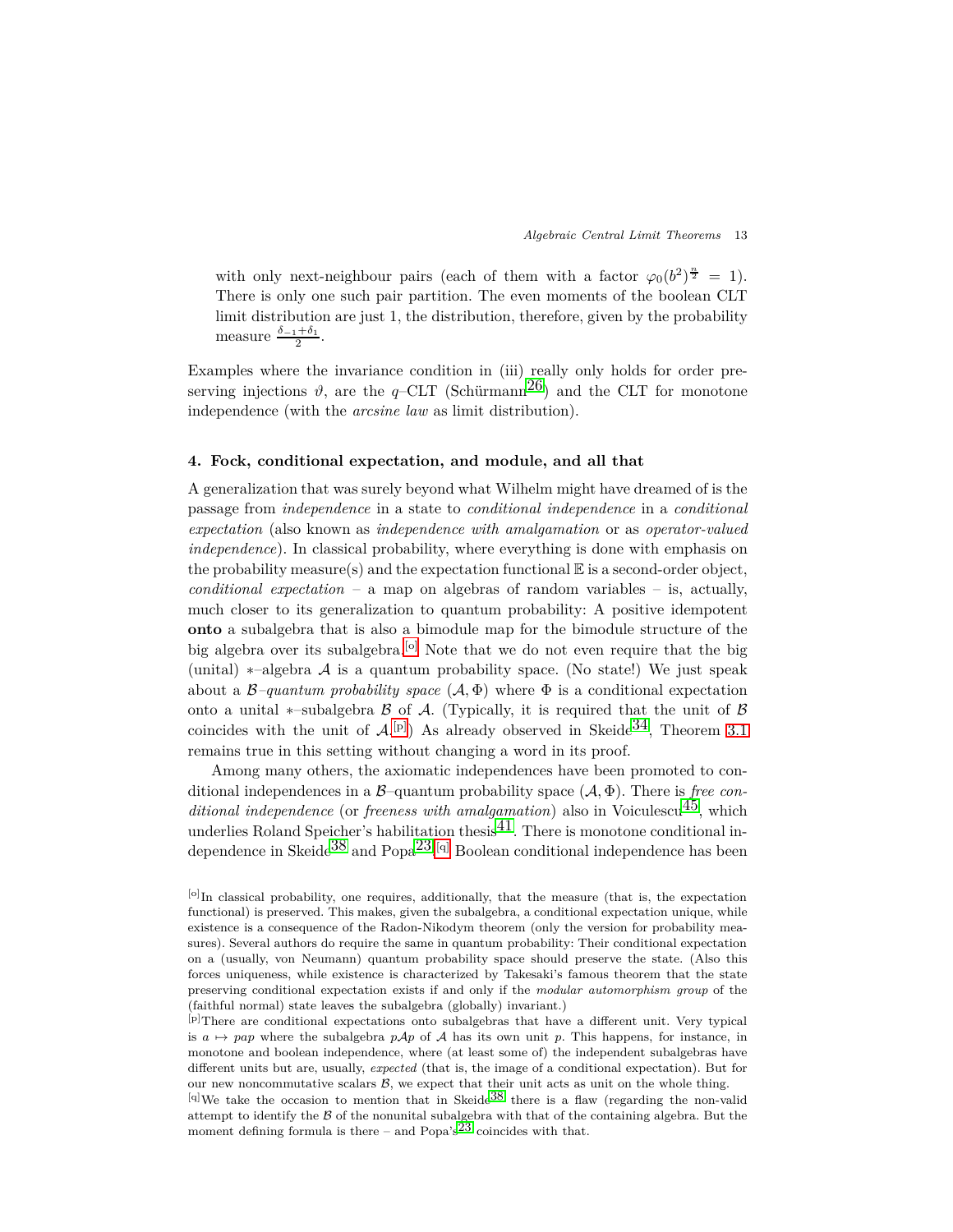formulated in Skeide<sup>35</sup>. In the free case, there is an individual CLT by Voiculescu<sup>46</sup> and a multivariate version by Speicher<sup>41</sup>. The monotone CLT is due to  $Popa^{23}$ . A multivariate CLT for the boolean case is presented in the appendix of the present notes.

To cite p.71 of Lance<sup>14</sup>: "The enquiring reader will already have asked the question:" What happened to tensor independence? Well, the answer (Skeide<sup>38</sup>) is that it disappeared – at least in full generality there is no such thing as the tensor product of algebras **over** a common subalgebra  $\mathcal{B}$ , and writing down the moment defining formula simply leads to ill-defined nonsense. (In a certain sense, this is nice: There is only one "truly noncommutative" (namely, over noncommutative scalars  $\mathcal{B}$ !) axiomatic conditional independence that is unital: Freeness! See also Roland Speicher's contribution to this volume.) A way out is to limit conditional tensor independence to so-called *centered* B–quantum probability spaces, that is, the algebra is generated by elements that commute with the subalgebra  $B$ , and limit the moment defining formula to these (from where they extend well-definedly to the whole). This has been introduced (as *Bose B–independence*) in Skeide<sup>[37](#page-18-14)</sup> (preprint 1996) and Skeide<sup>34</sup> discusses the CLT.<sup>[\[r\]](#page-13-0)</sup>

The proof of CLTs is done most conveniently by  $-$  simultaneously  $-$  identifying the limit moments as moments of certain operators on *Fock-type* objects. (This is true already for scalar independence, but the bigger effect is obtained in the conditional versions.) The fact that we replace the scalars  $\mathbb C$  by noncommutative (that is, not necessarily commutative!) scalars  $\beta$  cries for Hilbert modules – in the same way ∗–algebras with positive functionals cry for Hilbert spaces. For states on a unital ∗–algebra we have the well-known GNS-construction; see Footnote [\[j\].](#page-4-2) For CP-maps – and a conditional expectation is a CP-map! – we have Paschke's GNSconstruction<sup>21</sup>. We do not discuss this for general CP-maps, but directly in the case of conditional expectations, which is a good deal more similar to the GNSconstruction for states. (See the discussion in Section 4.4<sup>36</sup>.) If  $\Phi: \mathcal{A} \to \mathcal{B} \subset \mathcal{A}$  is a conditional expectation, then define on A the semiinner product  $\langle a, a' \rangle := \Phi(a^*a'),$ divide out the length-zero elements <sup>N</sup> and complete the quotient <sup>A</sup>*/*<sup>N</sup> (a pre-Hilbert B–module) to obtain a Hilbert B–module  $\mathcal{E}$ . Then  $a(a'+\mathcal{N}) := aa' + \mathcal{N}$  (well-)defines a left action of  $\mathcal A$  on  $\mathcal E$  (we say,  $\mathcal E$  is turned into a *correspondence* from  $\mathcal A$  to  $\mathcal B$ ), and

<span id="page-13-0"></span><sup>[</sup>r]A warning: Being centered is a tough requirement for a bimodule. (It means it is a subbimodule of a free bimodule, generated by a vector space. Only B(*H*)–bimodules fulfill this automatically; see Skeide<sup>32</sup>.) And, on the other hand, in this framework all desirable commutation relations can be imposed in the centered case, by imposing them on elements of  $\mathcal{B}$ . (See Skeide<sup>34</sup> for *q*–commutation relations.) As always, conditional independence is the more interesting the "smaller"  $\beta$  is (also in the sense the "lesser" structure B has) as compared with  $A \supset B$ . More interesting is when the relevant B–bimodules are generated by elements that fulfill (nontrivial) commutation relations with elements of B; see, for instance, the treatment of the *square of white noise* in Accardi and  $Skeide<sup>5</sup>$ .

Conditional tensor independence does have advantages in classical probability (where it always exists).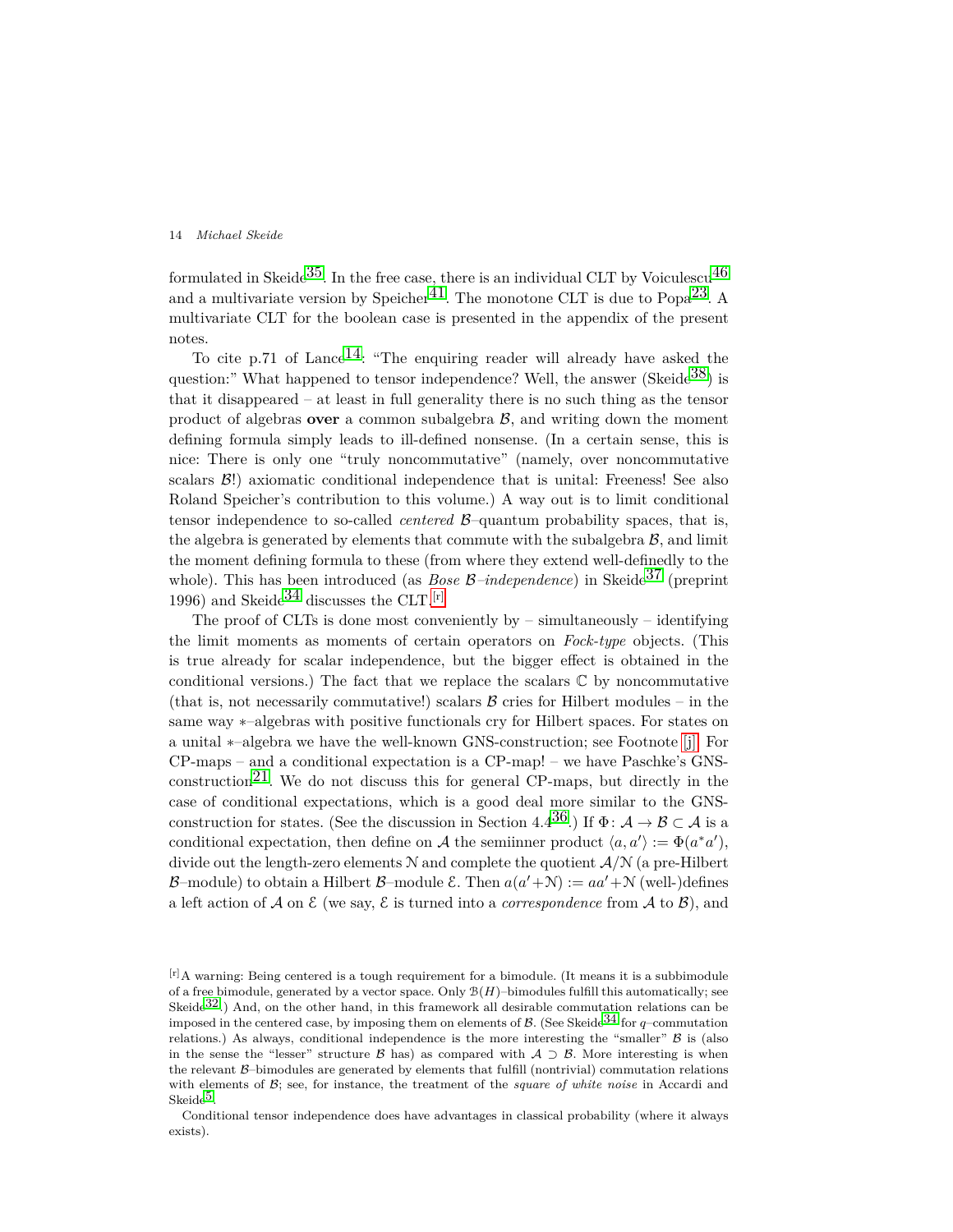with the cyclic vector  $\omega := 1 + \mathcal{N}$  (in fact,  $\overline{\mathcal{A}\omega} = \mathcal{E}$ ) we get

$$
\langle \omega, a\omega \rangle = \Phi(a).
$$

Note that  $\omega$  is in the center of  $\mathcal{E}$  ( $b\omega = \omega b$ ), so that  $\mathcal{E} \supset \omega \mathcal{B} = \mathcal{B}$ .

In fact, Speicher<sup>[41](#page-19-7)</sup> identified the moments of the CLT-distribution in conditional freeness<sup>[\[s\]](#page-14-0)</sup> as moments of certain sums  $a^*(x) + a(y)$  of the creation and annihilation operators on the *full Fock module*.<sup>[\[t\]](#page-14-1)</sup> Popa<sup>[23](#page-18-12)</sup> did the same for monotone conditional independence. The appendix of the present notes discusses the boolean case. Before passing to the appendix, we conclude the discussion with the following considerations.

<span id="page-14-2"></span>**4.1 Note.** The observation that all classical (R-valued) Lévy processes may be represented in a very canonical way on the symmetric Fock space  $\Gamma(L^2(\mathbb{R}_+, K))$  as a sum of suitable creation, conservation, and annihilation operators, goes probably back to Parthasarathy and Schmidt<sup>20</sup>. This includes, of course, that every single random variable with infinitely divisible distribution may be represented on the Fock space. But more interesting is the interplay with independence in this representation. Roughly, if we look how the increment  $X_t - X_s$  from  $s < t$  to *t* of the Lévy process are represented, then it turns out that the representing operators "live on  $L^2([s,t], K) \subset L^2(\mathbb{R}_+, K)$ ", meaning that they are in

$$
\mathcal{L}\big(\Gamma(L^2([s,t],K))\big)\otimes \mathrm{id} \;\;\subset \;\; \mathcal{L}\Big(\Gamma(L^2([s,t],K))\otimes \Gamma(L^2([s,t],K)^\perp)\Big)
$$

<span id="page-14-0"></span>[s]Note that this means freeness (or free independence) in a conditional expectation. It has nothing to do with the "conditionally free" random variables in Bozejko *et al.*[9,](#page-17-15) which is "scalar business". [t] The first mentioning of the full Fock module might have been in Accardi and Lu<sup>2</sup>, but (looking also at the preprint data) is was almost simultaneous with  $Pimsner^{22}$  and  $Speicher^{41}$ . The time was simply ripe for that.

<span id="page-14-1"></span>It is noteworthy that Accardi and  $\text{Lu}^2$ , motivated by the concrete physical example they study in that paper, pass immediately from full Fock modules to so-called *interacting Fock modules*. The so-called *weak coupling limit* in a conditional expectation they compute may actually be considered as a sort of CLT in its own right. Only in Skeide<sup>[32](#page-18-17)</sup> it has been observed that (putting the right left action) the module carrying the limit distribution is, actually, a full Fock module. Note, however, that this does not mean that the limiting objects would be conditionally free in some sense; the occurring creators and annihilators associated to certain disjoint time intervals do not have orthogonal arguments. (See also Note [4.1.](#page-14-2))

As a spin-off of the paper<sup>2</sup>, there is the notion of *interacting Fock space* (IFS), so only the scalar version, introduced and studied systematically by Accardi *et al.*[3](#page-17-17)*,*[16](#page-17-5)*,*[1](#page-17-11)*,*[6](#page-17-18)*,*[12:](#page-17-19) A pre-Hilbert space (allowing technically to deal with unbounded operators without problems)  $\mathcal{I} = \bigoplus_{n \in \mathbb{N}_0} H_n$  for a family of pre-Hilbert spaces  $H_n$  with  $H_0 = \mathbb{C}\Omega$  and a linear map  $a^*: H \to \mathcal{L}(\mathcal{I})$  ( $H$  another pre-Hilbert space) such that

$$
\operatorname{span} a^*(H)H_n = H_{n+1}.
$$

(See Refs. [6,](#page-17-18) [12](#page-17-19) for this way to define IFS.) If we assume that  $\mathcal I$  is *adjointable* in the sense that every  $a^*(f)$  has an adjoint  $a(f): \mathcal{I} \to \mathcal{I}$ , then one would view  $a^*(x) + a(x)$  and  $a^*(y) + a(y)$ as independent in the vacuum state  $\varphi := \langle \Omega, \bullet \Omega \rangle$  (inducing, thus, a notion of independence) whenever  $\langle x, y \rangle = 0$ . We mentioned already that using IFS, every central distribution occurs as CLT-distribution.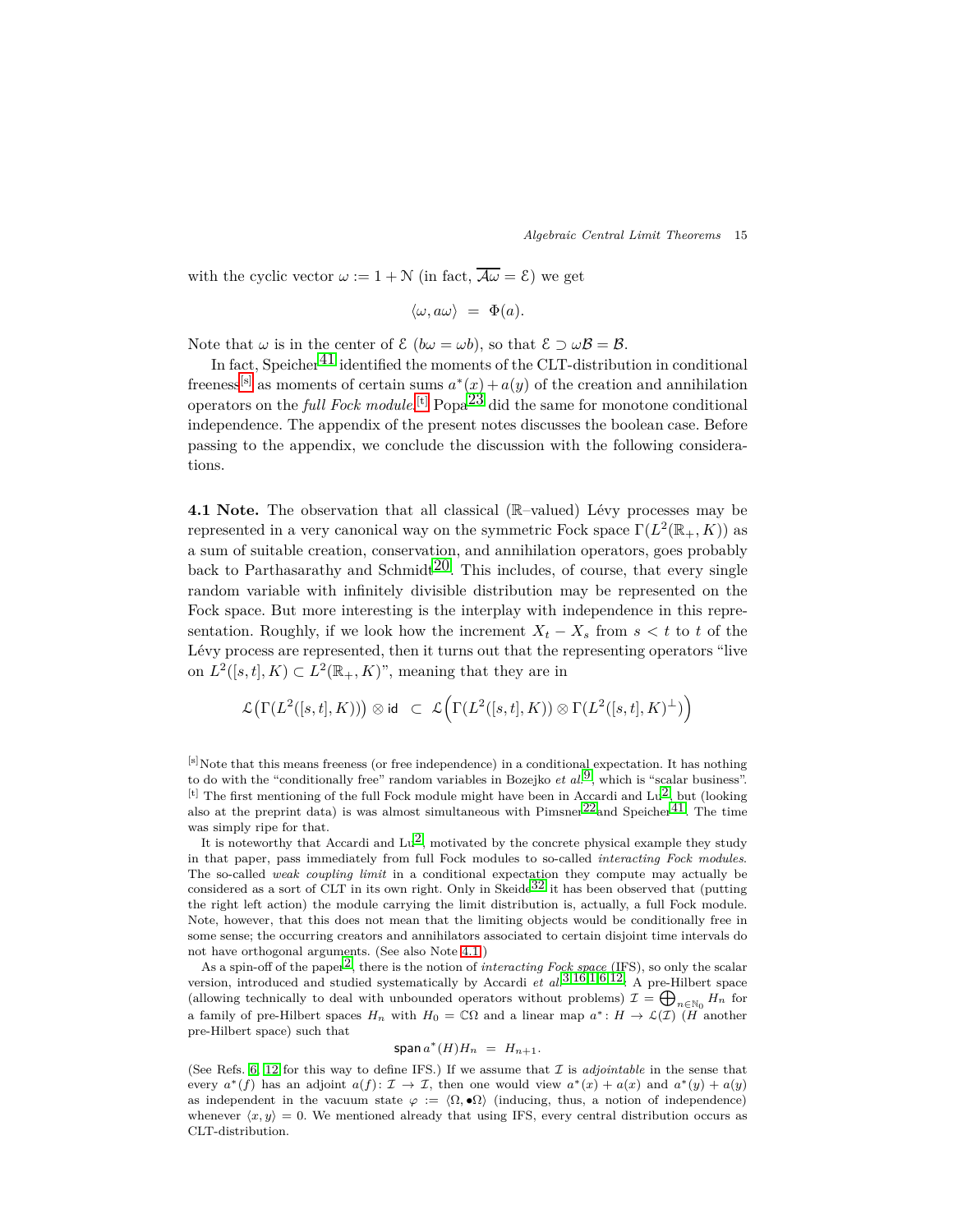in the well-known factorization  $\Gamma(H_1 \oplus H_2) = \Gamma(H_1) \otimes \Gamma(H_2)$  of the symmetric Fock space. (We write  $\mathcal L$  because the operators are unbounded.) This means, the increments, looked at as quantum random variables, are tensor independent in the *vaccum state*  $\varphi = \langle \Omega, \bullet \Omega \rangle$ , where  $\Omega$  denotes the *Fock vacuum*. (Schürmann has generalized this to all quantum Lévy processes.)

"All" Hilbert spaces (infinite-dimensional and separable) are isomorphic – and representing a single distribution by opertors on a Fock-type space is almost as uninformative: We know, it is always possible. This becomes more interesting, when the question is whether the quantum random variables represented by creation and annihilation (and, sometimes, conservation) operators to disjoint intervalls are indedent in some sense.

Of course, the more structure the Fock-type space has (=the less general it is!), the more informative is also what we get for a single variable. (For instance, the Fock space has a "strong" inherent structure, if all distributions of  $a(f)^* + a(f)$  $(a^*(f)$  some creation operator and its adjoint  $a(f)$  are from the same restricted convolution family (for some sort of independence) of distributions. In fact, in the symmetric Fock space we get only normal laws  $N(0, \sigma^2)$  and in the full Fock space we get only (scaled) semicircular laws. To include, on the symmetric Fock space, general L`evy processes (such as Poisson processes) creators and annihilators already are not enough: One also needs conservation operators.

We see (see also Footnote [\[t\]\)](#page-14-1) that representing a certain distribution on a Fock space (or module) is one thing. The question whether several of them done on the same Fock space (or module) might be (conditionally) independent is a totally different one.

#### **Appendix: Conditional boolean CLT**

Let B be a unital *C* <sup>∗</sup>–algebra, and let *E* be a B–correspondence. The *boolean Fock module* over *E* is the  $\mathcal{B}$ –correspondence  $\mathcal{F}_B(E) := \mathcal{B} \oplus E$ . <sup>[\[u\]](#page-15-0)</sup> We denote by  $\omega := 1 \in \mathcal{B}$ the *vacuum*. For  $x \in E$  the creator  $a^*(x)$  is defined as

$$
a^*(x) := \begin{pmatrix} 0 & 0 \\ x & 0 \end{pmatrix} \in \mathcal{B}^a(\mathcal{F}_B(E)) = \begin{pmatrix} \mathcal{B}^a(\mathcal{B}) & \mathcal{B}^a(E, \mathcal{B}) \\ \mathcal{B}^a(\mathcal{B}, E) & \mathcal{B}^a(E) \end{pmatrix} = \begin{pmatrix} \mathcal{B} & E^* \\ E & \mathcal{B}^a(E) \end{pmatrix}
$$

(for the last equality recall that B is unital), with adjoint  $a(x) := a^*(x)^* = \begin{pmatrix} 0 & x^* \\ 0 & 0 \end{pmatrix}$ .

Recall that for a  $\beta$ -quantum probability space  $(\mathcal{A}_0, \Phi_0)$  we have the GNScorrespondence  $\mathcal E$  with the cyclic and **central** (the latter, because the CP-map  $\Phi_0$ is a conditional expectation) unit vector  $\omega$  such that  $\Phi_0 = \langle \omega, \bullet \omega \rangle$ . This decomposes E into

$$
\mathcal{E} = \mathcal{B} \oplus E
$$

<span id="page-15-0"></span>[u]This is an interacting Fock module  $\mathcal{I} = \bigoplus_{n \in \mathbb{N}_0} E_n$  (with  $E_1 = E$  and  $E_n = \{0\}$  for  $n \ge 2$ ) in its own right.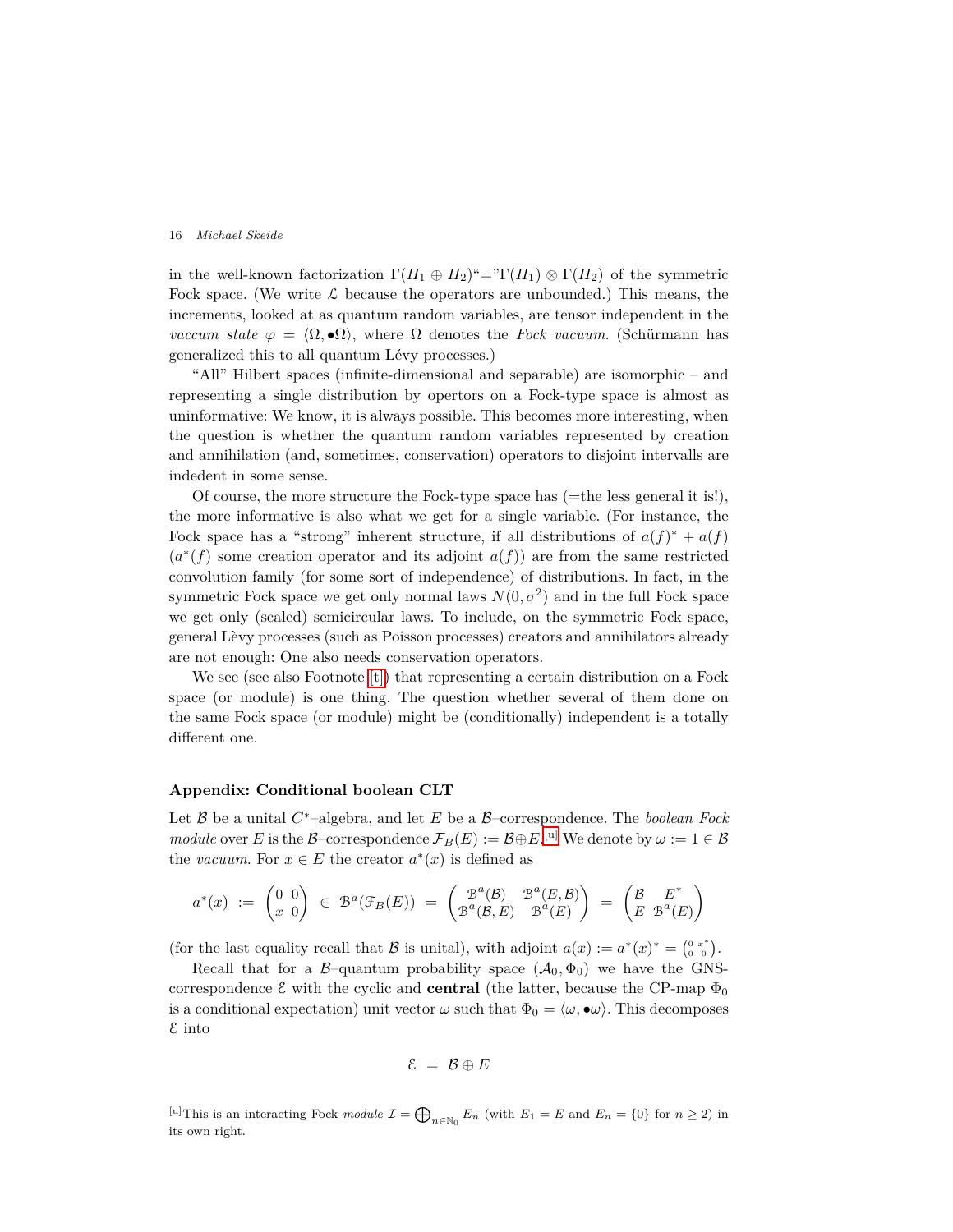where the summand isomorphic to  $\mathcal{B}$  is  $\omega \omega^* \mathcal{E} = \omega \mathcal{B}$  and where  $E = \omega^{\perp}$ . For any  $a \in \mathcal{A}_0$  we denote by

$$
\left(\begin{matrix} \alpha & \beta^* \\ \gamma & \delta \end{matrix}\right)
$$

 $(\alpha \text{ in } \mathcal{B}, \beta \text{ and } \gamma \text{ in } E, \delta \in \mathcal{B}^a(E)) \text{ its action on } \mathcal{B} \oplus E.$ 

Recall from Skeide<sup>[35](#page-18-13)</sup> that subalgebras  $A_k$  of a B-quantum probability space (A*,* Φ) are *conditionally boolean independent* if

$$
\Phi(a_1 \ldots a_n) = \Phi(a_1) \ldots \Phi(a_n)
$$

for any  $a_k \in \mathcal{A}_{\sigma(k)}$   $(1 \leq k \leq n)$  whenever  $\sigma$  is such that  $\sigma(k) \neq \sigma(k+1)$   $(1 \leq k < n)$ .

**Theorem.** Let  $(A_0, \Phi_0)$  and  $(A, \Phi)$  be  $\mathcal{B}-quantum$  probability spaces, and for each  $n \in \mathbb{N}$  *let*  $\pi_n : A_0 \to A$  *be a(n almost never unital, so not*  $B$ –*preserving) homomorphism respecting the bimodule action of*  $\mathcal{B}$  *(that is,*  $\pi_n(bab') = ba_nb'$ *, where, as usual,*  $a_n := \pi_n(a)$  *such that the subalgebras*  $A_n$  *are conditionally boolean independent in* A*.*

*For every selection of elements*  $b^{(j)} \in A_0$  (*j in an index set J*) with  $\Phi_0(b^{(j)}) = 0$ , *putting*

$$
S_N^{(j)} \ := \ \frac{b_1^{(j)} + \ldots + b_N^{(j)}}{\sqrt{N}},
$$

*we obtain*

$$
\lim_{N \to \infty} \Phi(S_N^{(j_1)} \dots S_N^{(j_n)}) = \left\langle \omega, \left( a^*(\gamma^{(j_1)}) + a(\beta^{(j_1)}) \right) \dots \left( a^*(\gamma^{(j_n)}) + a(\beta^{(j_n)}) \right) \omega \right\rangle
$$

*where for each j we denote by*  $\begin{pmatrix} \alpha^{(j)} & \beta^{(j)*} \\ \gamma^{(j)} & \delta^{(j)} \end{pmatrix}$  $\left(\begin{array}{c} \n\alpha^{(j)} \beta^{(j)*} \\ \n\gamma^{(j)} \delta^{(j)}\n\end{array}\right)$  the action of  $b^{(j)}$  on  $\mathcal{B} \oplus E$ .

Proof. For each limit is sufficient to limit the discussion to the finite subset  $\langle j_1, \ldots, j_n \rangle$  of those *j* that actually occur. On this, by  $\|\Phi\| = 1$ , the growth condition in (ii) is, obviously, fulfilled with  $C_n = \left(\max_k \left\| b^{(j_k)} \right\| \right)^n$ .

As for the scalar case in Example [3.2\(](#page-10-0)[3\)](#page-11-1), we argue that only  $\sigma$  with a partition into next neighbour pairs contributes and that the order of the number is  $\{1, \ldots, \frac{n}{2}\}$ that label these pairs do not matter. We find that the only contribution from the sum in the formula in Theorem [3.1](#page-8-2) that remains is

$$
\Phi_0(b^{(j_1)}b^{(j_2)})\dots\Phi_0(b^{(j_{n-1})}b^{(j_n)}).
$$

Taking into account that  $\Phi_0(b^{(j)}) = 0$ , hence,  $\alpha^{(j)} = 0$ , we get  $\Phi_0(b^{(j)}b^{(j')}) = 0$  $\langle \beta^{(j)}, \gamma^{(j')} \rangle$ . So,

$$
\lim_{N \to \infty} \Phi(S_N^{(j_1)} \dots S_N^{(j_n)}) = \langle \beta^{(j_1)}, \gamma^{(j_2)} \rangle \dots \langle \beta^{(j_{n-1})}, \gamma^{(j_n)} \rangle
$$

That this coincides with  $\langle \omega, (a^*(\gamma^{(j_1)}) + a(\beta^{(j_1)})) \dots (a^*(\gamma^{(j_n)}) + a(\beta^{(j_n)})) \omega \rangle$ , follows easily from  $a(x) \omega = 0$ , from  $a^*(x) a^*(y) = 0$ , and from  $a(x) a^*(y) \omega = \omega \langle x, y \rangle$ .  $\Box$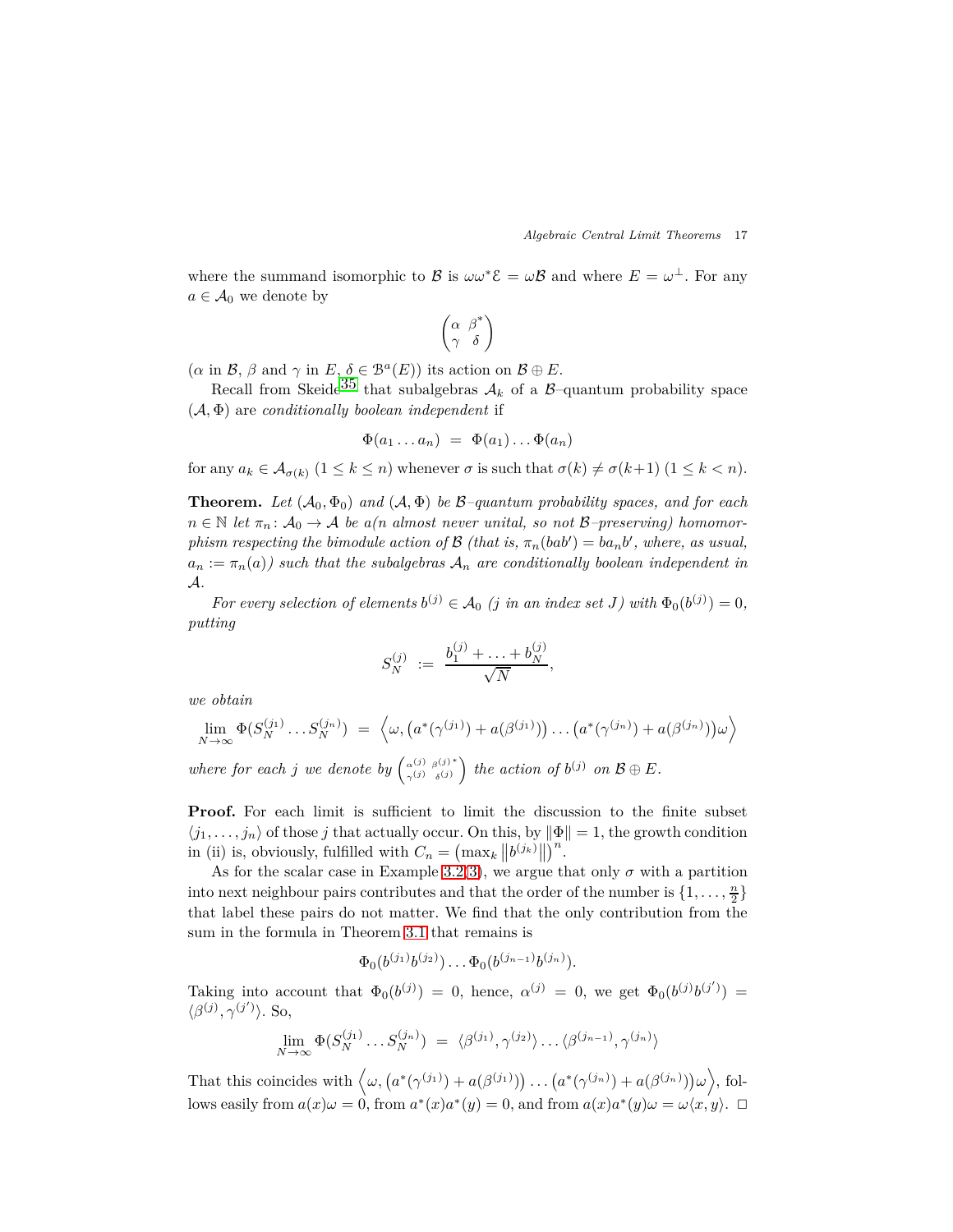**Acknowledgments.** Apart from thanking for useful comments by Malte Gerhold and Orr Shalit, and bibliographic assistance from my predecessors in Heidelberg, Michael Schürmann and Roland Speicher, it is my heartfelt wish to thank Wilhelm for his teaching of the heart of how to look at mathematics as I received it through him and his students. Lat, but certainly not least, I wish to thank the referee for an extremely meticulous reading of this manuscript.

# <span id="page-17-11"></span>**References**

- 1. L. Accardi and M. Bozejko. Interacting Fock spaces and gaußanization of probability measures. *Infin. Dimens. Anal. Quantum Probab. Relat. Top.*, 1:663–670, 1998.
- <span id="page-17-16"></span>2. L. Accardi and Y.G. Lu. The Wigner semi-circle law in quantum electro dynamics. *Commun. Math. Phys.*, 180:605–632, 1996. (Rome, Volterra-Preprint 1993/0132).
- <span id="page-17-17"></span>3. L. Accardi, Y.G. Lu, and I.V. Volovich. *Interacting Fock spaces and Hilbert module extensions of the Heisenberg commutation relations*. Number 1997-008 in IIAS Publications. IIAS, Kyoto, 1997.
- <span id="page-17-13"></span><span id="page-17-8"></span>4. L. Accardi, M. Schürmann, and W. von Waldenfels. Quantum independent increment processes on superalgebras. *Math. Z.*, 198:451–477, 1988.
- 5. L. Accardi and M. Skeide. Hilbert module realization of the square of white noise and the finite difference algebra. *Math. Notes*, 86:803–818, 2000. (Rome, Volterra-Preprint 1999/0384).
- <span id="page-17-18"></span>6. L. Accardi and M. Skeide. Interacting Fock space versus full Fock module. *Commun. Stoch. Anal.*, 2:423–444, 2008. (Rome, Volterra-Preprint 1998/0328, revised 2000).
- <span id="page-17-9"></span>7. A. Ben Ghorbal and M. Schürmann. Non-commutative notions of stochastic independence. *Math. Proc. Cambridge Philos. Soc.*, 3:531–561, 2002.
- <span id="page-17-0"></span>8. B.V.R. Bhat and M. Skeide. Pure semigroups of isometries on Hilbert *C* ∗ –modules. *J. Funct. Anal.*, 269:1539–1562, 2015. electronically Jun 2015. Preprint, arXiv: 1408.2631.
- <span id="page-17-15"></span>9. M. Bozejko, M. Leinert, and R. Speicher. Convolution and limit theorems for conditionally free random variables. *Pac. J. Math.*, 175:357–388, 1996.
- <span id="page-17-7"></span>10. M. Bozejko and R. Speicher. An example of generalized Brownian motion. *Commun. Math. Phys.*, 137:519–531, 1991.
- <span id="page-17-4"></span>11. C.D. Cushen and R.L. Hudson. A quantum-mechanical central limit theorem. *J. Appl. Probability*, 8:454–469, 1971.
- <span id="page-17-19"></span>12. M. Gerhold and M. Skeide. Interacting Fock spaces and subproduct systems. *Infin. Dimens. Anal. Quantum Probab. Relat. Top.*, 23:n.3 , Article 1 (53 pp), 2020. Preprint, arXiv: 1808.07037v3.
- <span id="page-17-3"></span>13. N. Giri and W. von Waldenfels. An algebraic version of the central limit theorem. *Z. Wahrscheinlichkeitstheorie und Verw. Gebiete*, 42:129–134, 1978.
- <span id="page-17-12"></span><span id="page-17-1"></span>14. E.C. Lance. *Hilbert C* ∗ *–modules*. Cambridge University Press, 1995.
- <span id="page-17-5"></span>15. G. Letta. *Probabilit`a elementare*. Zanichelli, 1993.
- 16. Y.G. Lu. An interacting free Fock space and the arcsine law. *Prob. Math. Statist.*, 17:149–166, 1997.
- <span id="page-17-6"></span>17. N. Muraki. Noncommutative Brownian motion in monotone Fock space. *Commun. Math. Phys.*, 183:557–570, 1997.
- <span id="page-17-10"></span>18. N. Muraki. The five independences as quasi-universal products. *Infin. Dimens. Anal. Quantum Probab. Relat. Top.*, 5:113–134, 2002.
- <span id="page-17-2"></span>19. K.R. Parthasarathy. *Introduction to probability and measure*. Number 33 in Texts and Readings in Mathematics. Hindustan Book Agency, 2005. Corrected reprint of the 1977 original.
- <span id="page-17-14"></span>20. K.R. Parthasarathy and K. Schmidt. *Positive definite kernels, continuous tensor prod-*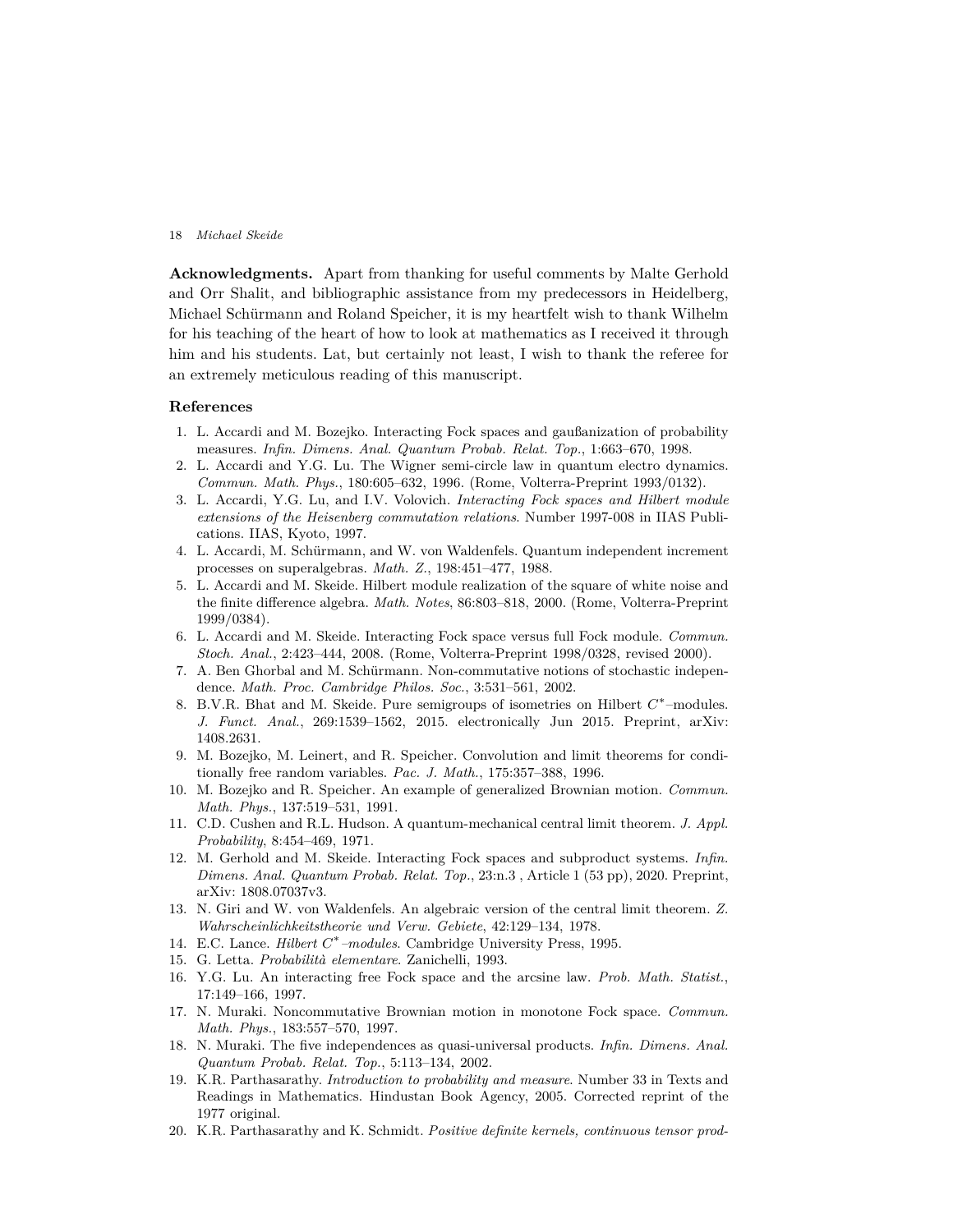*ucts, and central limit theorems of probability theory*. Number 272 in Lect. Notes Math. Springer, 1972.

- <span id="page-18-18"></span><span id="page-18-15"></span>21. W.L. Paschke. Inner product modules over *B* ∗ –algebras. *Trans. Amer. Math. Soc.*, 182:443–468, 1973.
- 22. M.V. Pimsner. A class of  $C^*$ -algebras generalizing both Cuntz-Krieger algebras and crossed products by Z. In D.V. Voiculescu, editor, *Free probability theory*, number 12 in Fields Inst. Commun., pages 189–212, 1997.
- <span id="page-18-12"></span>23. M. Popa. A combinatorial approach to monotonic independence over a  $C^*$ -algebra. *Pac. J. Math.*, 237:299–325, 2008. (arXiv: [math.OA/0612570v](http://arxiv.org/abs/math/0612570)3).
- <span id="page-18-6"></span><span id="page-18-5"></span>24. F. Riesz and B. Sz.-Nagy. *Vorlesungen ¨uber Funktionalanalysis*. Deutsch, 1982.
- <span id="page-18-10"></span>25. J.S. Rosenthal. *A first look at rigorous probability theory*. World Scientific, 2000. 1st ed.
- 26. M. Schürmann. Quantum *q*–white noise and a *q*–central limit theorem. *Commun. Math. Phys.*, 140:589–615, 1991.
- <span id="page-18-9"></span>27. M. Schürmann. *White noise on bialgebras*. Number 1544 in Lect. Notes Math. Springer, 1993.
- <span id="page-18-8"></span>28. M. Schürmann. Non-commutative probability on algebraic structures. In H. Heyer, editor, *Probability measures on groups and related structures XI*, pages 332–356. World Sci. Publishing, 1995.
- <span id="page-18-1"></span>29. M. Schürmann and M. Skeide. Infinitesimal generators on the quantum group  $SU_q(2)$ . *Infin. Dimens. Anal. Quantum Probab. Relat. Top.*, 1:573–598, 1998. (Preprint, Heidelberg 1992).
- <span id="page-18-0"></span>30. M. Skeide. *Der stochastisch getriebene harmonische Oszillator*. Diplomarbeit, Heidelberg, 1990. available at:

[http://web.unimol.it/skeide/\\_MS/downloads/Diplomarbeit.pdf](http://web.unimol.it/skeide/_MS/downloads/Diplomarbeit.pdf).

<span id="page-18-3"></span>31. M. Skeide. *The Lévy-Khintchine formula for the quantum group*  $SU_q(2)$ . PhD thesis, Heidelberg, 1994. available at:

[http://web.unimol.it/skeide/\\_MS/downloads/PUB.pdf](http://web.unimol.it/skeide/_MS/downloads/PUB.pdf).

- <span id="page-18-17"></span>32. M. Skeide. Hilbert modules in quantum electro dynamics and quantum probability. *Commun. Math. Phys.*, 192:569–604, 1998. (Rome, Volterra-Preprint 1996/0257).
- <span id="page-18-2"></span>33. M. Skeide. Infinitesimal generators on  $SU_q(2)$  do not depend on  $q$ . In R.L. Hudson and J.M. Lindsay, editors, *Quantum Probability Communications X*, number X in QP-PQ:, pages 329–349. World Scientific, 1998. (Rome, Volterra-Preprint 1996/0242).
- <span id="page-18-11"></span>34. M. Skeide. A central limit theorem for Bose Z–independent quantum random variables. *Infin. Dimens. Anal. Quantum Probab. Relat. Top.*, 2:289–299, 1999. (Cottbus, Reihe Mathematik 1997/M-20).
- <span id="page-18-13"></span>35. M. Skeide. Quantum stochastic calculus on full Fock modules. *J. Funct. Anal.*, 173:401–452, 2000. (Rome, Volterra-Preprint 1999/0374).
- <span id="page-18-16"></span>36. M. Skeide. *Hilbert modules and applications in quantum probability*. Habilitationsschrift, Cottbus, 2001. available at:

[http://web.unimol.it/skeide/\\_MS/downloads/habil.pdf](http://web.unimol.it/skeide/_MS/downloads/habil.pdf).

- <span id="page-18-14"></span>37. M. Skeide. A note on Bose Z–independent random variables fulfilling *q*–commutation relations. In W. Freudenberg, editor, *Quantum Probability and Infinite Dimensional Analysis*, number XV in Quantum Probability and White Noise Analysis, pages 205– 214. World Scientific, 2003. (Rome, Volterra-Preprint 1996/0258).
- <span id="page-18-7"></span>38. M. Skeide. Independence and product systems. In S. Albeverio, Z.-M. Ma, and M. Röckner, editors, *Recent developments in stochastic analysis and related topics*, pages 420–438. World Scientific, 2004. (arXiv: [math.OA/0308245\)](http://arxiv.org/abs/math/0308245).
- <span id="page-18-4"></span>39. M. Skeide. Probabilit`a elementare (per l'informatica). available at: [http://web.unimol.it/skeide/\\_MS/downloads/CdPS.pdf](http://web.unimol.it/skeide/_MS/downloads/CdPS.pdf), 2014.